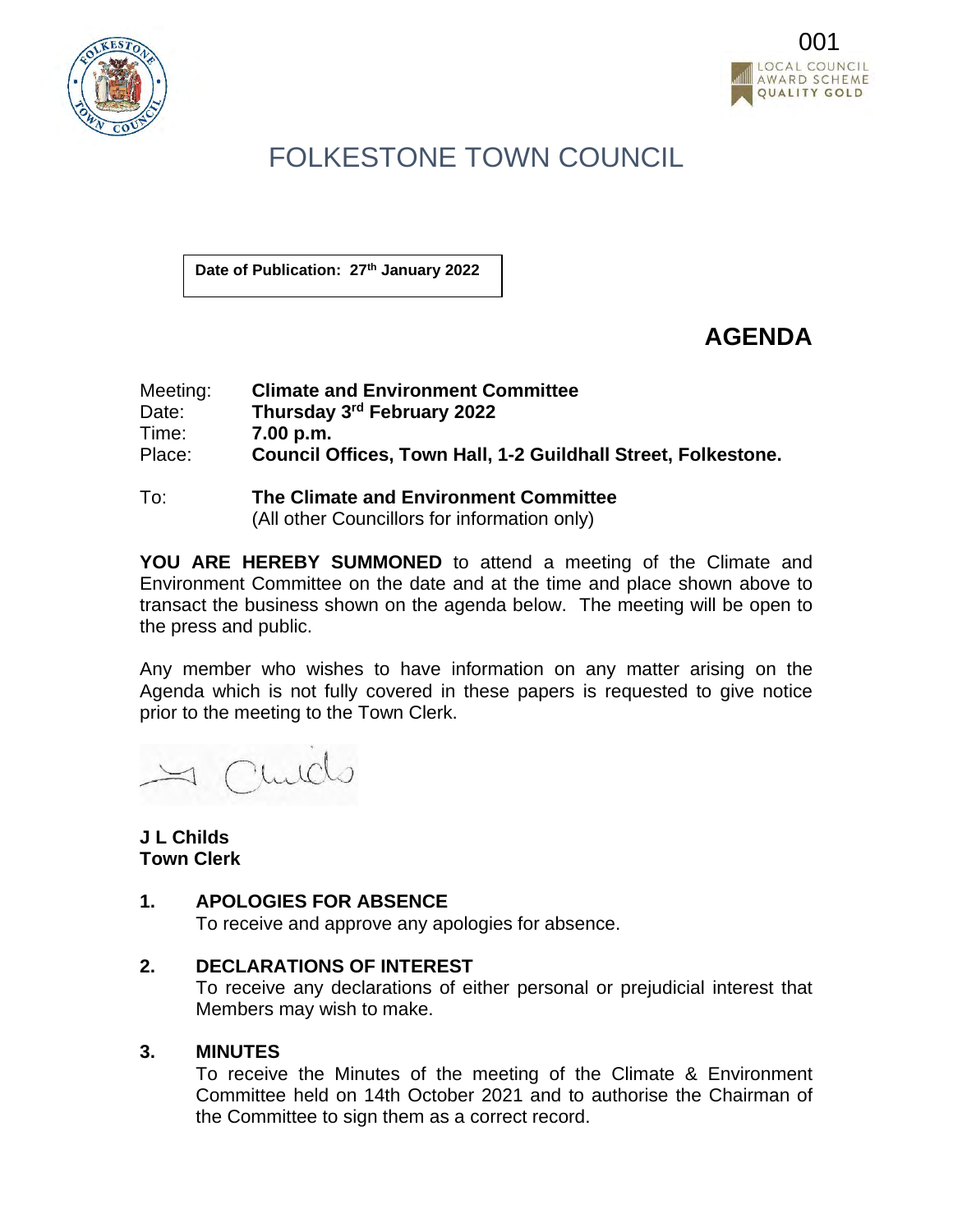## **4. FAIRTRADE ACCREDITATION AND FORTNIGHT**

The Fairtrade Champion, Cllr Jackie Meade and the Communities & Events Officer will update the Committee in respect of ongoing tasks and their development to achieve the remaining two goals to attain Fairtrade Status for Folkestone Town Council with details of associated projects required in 2022 to re-engage with the local business and residential communities whilst sustaining momentum for this initiative. Members views are sought.

## **5. TREE PLANTING 2021/22 AND PROPOSALS FOR 2022/23**

The Communities & Events Officer will update the Committee in respect of the current draft planting schedule including key observations and details from Tree Wardens to assist and facilitate considerations for the 2022/23 scheme.

## **6. QUEENS PLATINUM JUBILEE - TREE CANOPY FOR THE REIGN**

The Communities & Events Officer will brief the committee in respect of developing plans and potential arrangements for FTC, working in partnership with the Woodland Trust and local communities, schools, churches, youth groups etc. to plant commemoration trees on green field sites.

## **7. FLOWER & SHRUB BED MAINTENANCE 2022 / 23**

The Committee will be updated on proposals for maintenance from 2021/22 which included a programme for replanting the shrub beds that are past their best, annual flower planting in beds & troughs and for which Members are asked to consider and approve to approve the release of £34,635.71 from the 2022 / 23 Parks, Gardens & Recs budget.

## **8. CLIMATE ACTION PLAN**

The Committee is asked to note the additional financial information on the climate action plan attached.

## **9. ALLOTMENTS**

Further to the resolution at minute 27 of the 14<sup>th</sup> October 2021:

*That a further review of the Allotment Rules be conducted by the Town Clerk and Allotment Manager with particular consideration and attention to Rules 3.23 and 3.24 respectively, specific prohibited items to be listed with reasons why (indicating that any exceptions for consideration would require a request made in writing by the tenant) and that notices must be displayed detailing exactly what pesticide, herbicide or inorganic fertiliser has been used on what date with FTC to compile a list of recommended products.*

The Town Clerk and Allotments Manager have revisited the rules but only minor changes are recommended to those originally put forward by the working group and Allotments Manager as they are in line with the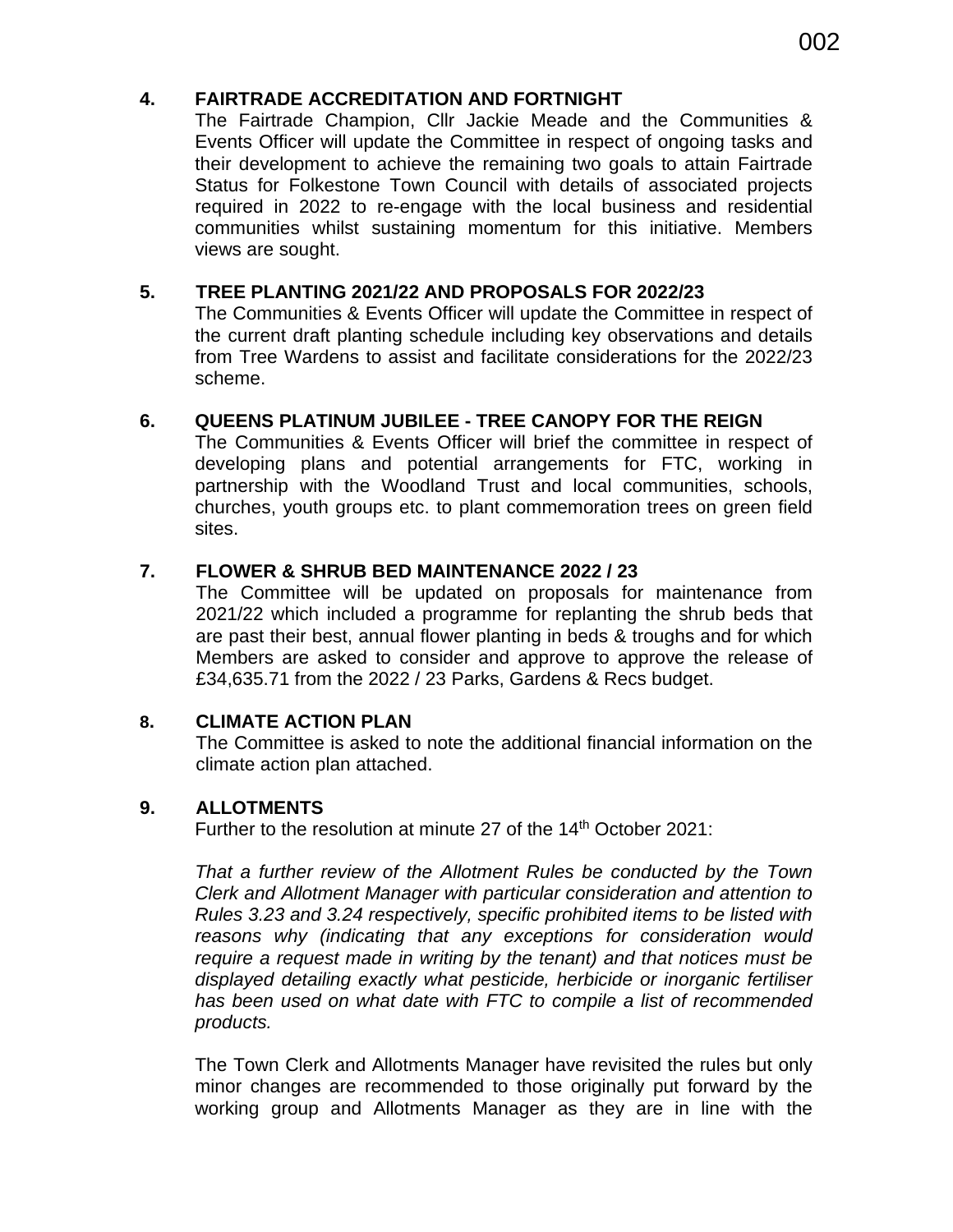recommended Health & Safety Guidelines of both the National Allotment Society and other Town & Parish Councils.

Recommendations are changing the wording on 3.16 from 'must' to 'should endeavour to':

3.16 All tenants *should endeavour* to install rainwater collection systems, eg plastic water butt to collect rain water.

Adding 'detailing exactly what product you are using' to 3.24a:

- 3.24 Pesticides, herbicides and inorganic fertilisers can be helpful when clearing and cultivating an allotment, however they can also be hazardous and have environmental implications. Council recommends trying to minimise the use of pesticides, herbicides and inorganic fertilisers, or reduce the levels of use over time. If using any of the above, tenants must:
	- a. put up a notice on your plot *detailing exactly what product you are using* to advise tenants with Children or Pets to take all reasonable care and to ensure that other plots, grass roads and paths, hedges and trees are not adversely affected, and make good or replant as necessary should any damage occur.

Amending the footnote from:

Breach of any of these rules by any tenant may result in termination of the tenancy by the Council.

To:

Breach of any of these rules by any tenant may result in the termination of the tenancy by the Council unless *an exception has been approved following a request made in writing by the tenant*.

The Committee is therefore asked to approve Allotment Rules v12 together with the amendments.

 Reports of regular rough sleepers on the allotments has been received; these have been reported to the community safety unit at the district council and the police, but no solution has been provided. Members views are therefore sought.

## **10. PLAY PARKS REPORT CE/22/303**

The committee is asked to receive and note Report CE/22/303

## **11. DATE OF NEXT MEETING**

7th April 2022 @ 7.00pm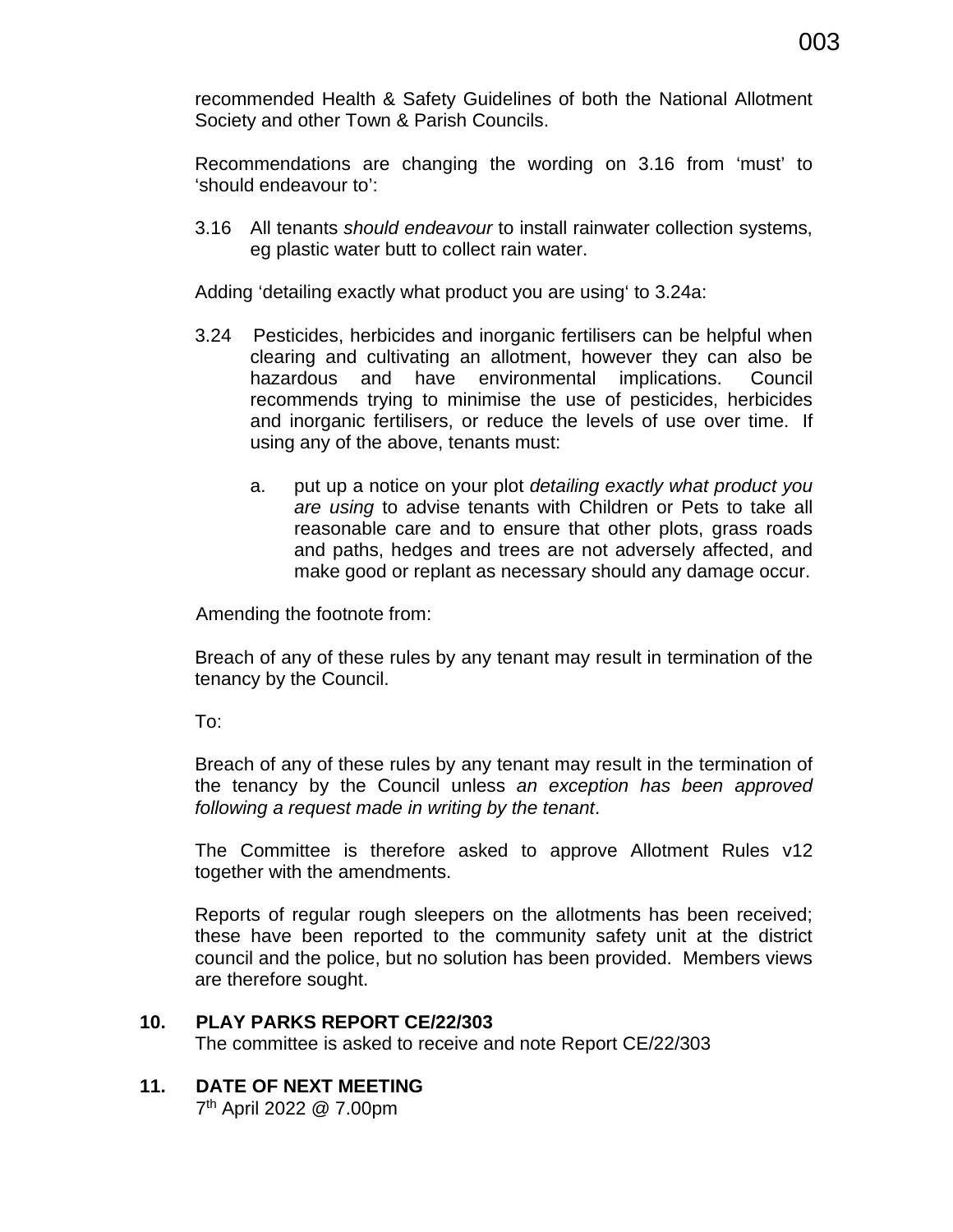## **FOLKESTONE TOWN COUNCIL**

**Minutes of the Climate and Environment Committee meeting held on Thursday, 14th October 2021 at 7pm at the Town Hall.** 

**Present: Councillors Ann Berry, Abena Akuffo-Kelly (Chair), David Horton, Connor McConville, Jackie Meade, Belinda Walker and Richard Wallace (arrived at 19:05).** 

**Absent: Councillor Danny Brook** 

**In attendance: Vicky Deakin – Communities & Events Officer** 

## **24. APOLOGIES FOR ABSENCE**

Apologies from Councillors Ray Field and Tim Prater were received and approved.

## **25. DECLARATIONS OF INTEREST**

Councillor David Horton declared a personal interest in respect of the Allotment Agenda Item.

## **26. MINUTES**

The Committee were asked to receive the Minutes of the meeting of the Climate and Environment Committee held on  $2^{nd}$  September 2021 and to authorise the Chairman of the Committee to sign them as a correct record.

## **RESOLVED: That the minutes of the meeting held on the 2nd September 2021 be received and signed as a correct record.**

Proposed: Councillor Ann Berry Seconded: Councillor Belinda Walker Voting: F:7, Ag:0, Ab:0

## **27. ALLOTMENT RULES**

After considerable debate and comprehensive consideration of the draft version 12 updated Allotment Rules, it was

**RESOLVED: That a further review of the Allotment Rules be conducted by the Town Clerk and Allotment Manager with particular consideration and attention to Rules 3.23 and 3.24 respectively, specific prohibited items to be listed with reasons why (indicating that any exceptions for consideration would require a request made in writing by the tenant) and that notices must be displayed detailing exactly what pesticide, herbicide or inorganic fertiliser has been used on what date with FTC to compile a list of recommended products.**

Proposed: Councillor Connor McConville Seconded: Councillor Jackie Meade Voting: F:7, Ag:0, Ab:0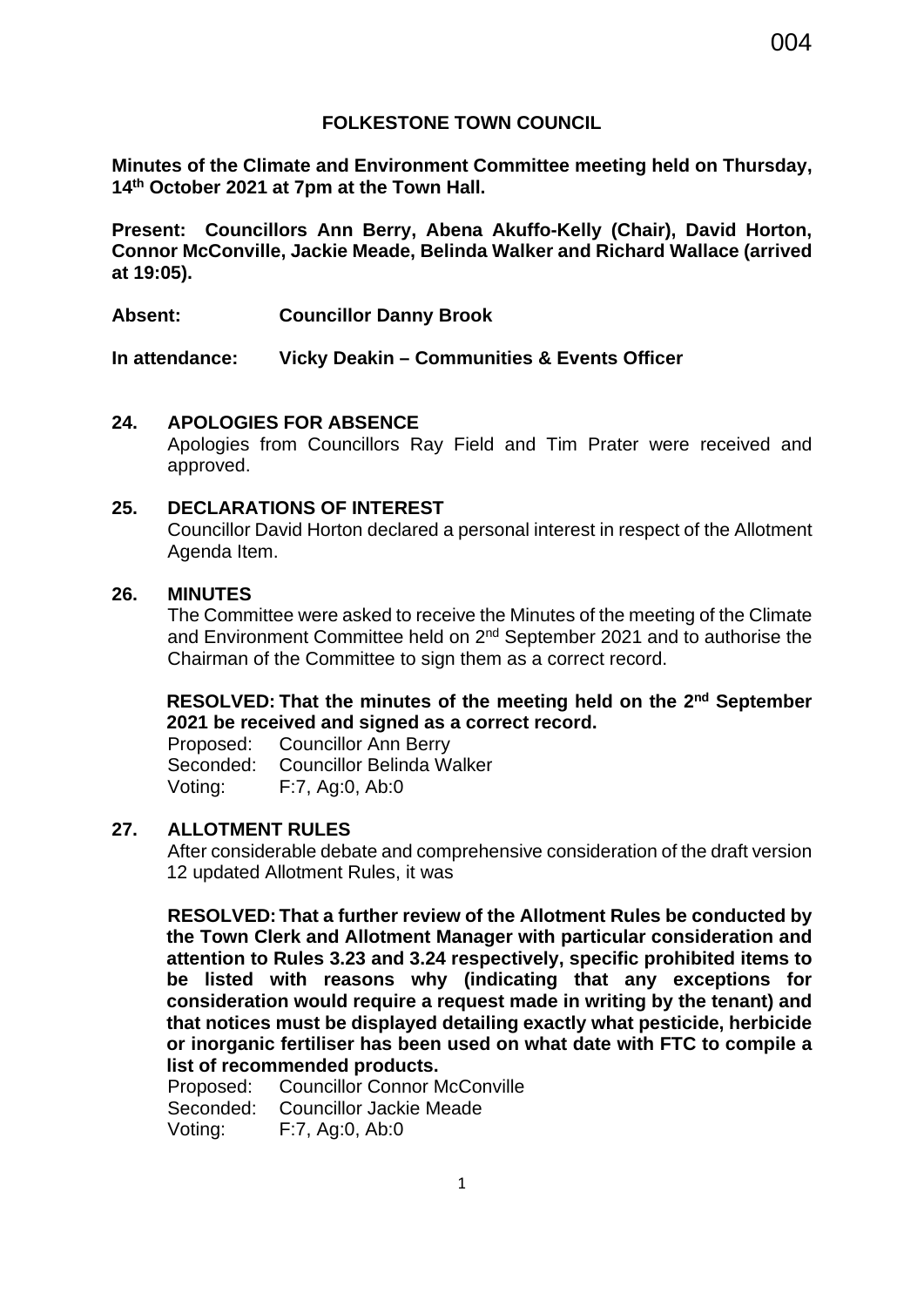## **28. CLIMATE ACTON PLAN**

The committee were asked to consider additions 5.3 to 5.5 and note the updated action plan. After some debate and Members requesting that the Town Clerk provide Town Councillors with details of cost implications of actioning the plan, it was

## **RESOLVED: That the updated Action Plan be adopted.**

Proposed: Councillor Belinda Walker Seconded: Councillor David Horton Voting: F:7, Ag:0, Ab:0

**29. COMMUNITIES AND ENVIRONMENT OFFICER REPORT CE/21/300 Noted** 

## **30. BUDGET 2021/22 – POTENTIAL GROWTH ITEMS**

The Committee were asked to consider proposals for possible growth items and non-recurring revenue expenditure for climate & environment projects and initiatives for next year.

**RESOLVED: That a request to increase the Tree Planting Budget to £20,000 for 2022/23 be taken to the Finance & General Purposes Committee for consideration at its meeting on 16th December 2021.**

Proposed: Councillor Belinda Walker Seconded: Councillor David Horton Voting: F:7, Ag:0, Ab:0

**31. DATE OF NEXT MEETING** 3rd February 2022

The meeting concluded at 7.40pm.

 **Chairman ………………………………………………** 

**Date ……………………………………………………**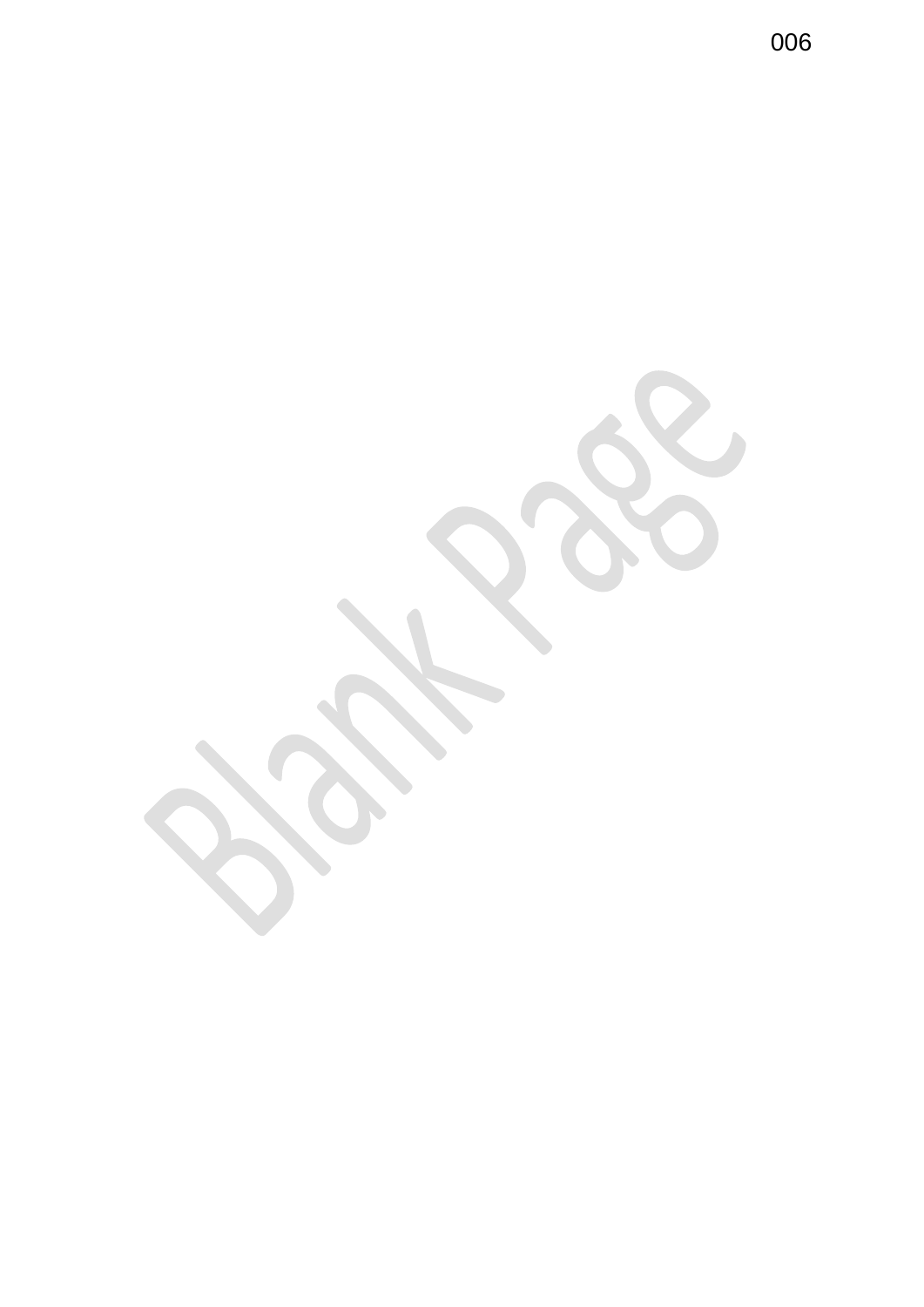**Action Plan Progress 2020-21**  Action Plan Progress 2020-21

## Aim 1 Reduce the Council's carbon footprint to net zero by 2030 **Aim 1 Reduce the Council's carbon footprint to net zero by 2030**

| Action        |                                                                                                                          | ΔÀ           | Progress                                                                               |
|---------------|--------------------------------------------------------------------------------------------------------------------------|--------------|----------------------------------------------------------------------------------------|
| こ             | in our daily<br>operations. Then calculate baseline carbon footprint.<br>Find out what energy and fuel is currently used | August 2020  | Carbon Footprint in August 2020 is 26.85 tonnes of<br>Complete.<br>CO <sub>2e</sub>    |
|               |                                                                                                                          |              | Plan to be developed to help see an annual<br>reduction in the region of 10%           |
| $\frac{2}{1}$ | Switch energy to 100% renewable energy supplier                                                                          | January 2020 | Complete.                                                                              |
| ب<br>ب        | Review energy use in Town Hall                                                                                           | Ongoing      | Turning off monitors/printers etc when not in use                                      |
| 4.            | e roof of the<br>Investigate options for adding solar panels to th<br>Town Hall                                          | Ongoing      | Listed building approval unlikely due to visibility<br>Insufficient south facing areas |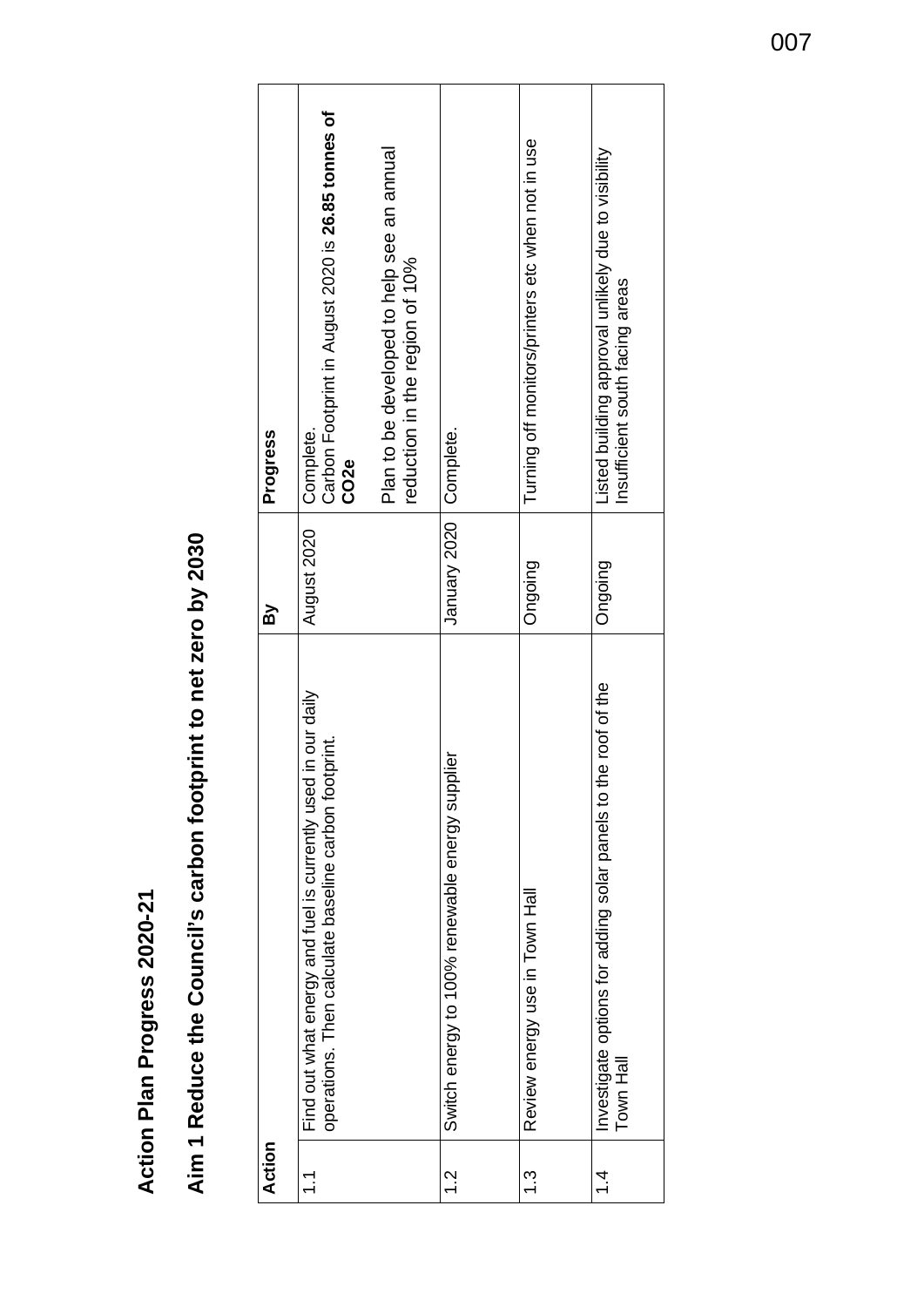# Aim 3 Increase Carbon Capture through tree planting and land management **Aim 3 Increase Carbon Capture through tree planting and land management**

| Action   |                                                                                                                                                 | <u>ፍ</u> | Progress                                                           |
|----------|-------------------------------------------------------------------------------------------------------------------------------------------------|----------|--------------------------------------------------------------------|
|          | areas to minimise<br>carbon emissions and maximise potential for wildflower and<br>Encourage the reduction of cutting of grasses<br>pollinators | Ongoing  | 3 areas agreed with KCC and FHDC to turn into<br>wildflower verges |
|          |                                                                                                                                                 |          | 12000 sqm Churchill Ave<br>1200 sqm Tile Kiln Lane                 |
|          |                                                                                                                                                 |          | Southern Way water plant banks                                     |
| <u>ડ</u> | Encourage pollinators by becoming a "Bee Friendly Town"                                                                                         | Ongoing  | Linking into KCC Plan Bee project                                  |
|          |                                                                                                                                                 |          | Bee bombs being purchased for sale in Town Hall                    |

# Aim 2 Reduce car emissions by encouraging switch to walking cycling and electric vehicles **Aim 2 Reduce car emissions by encouraging switch to walking cycling and electric vehicles**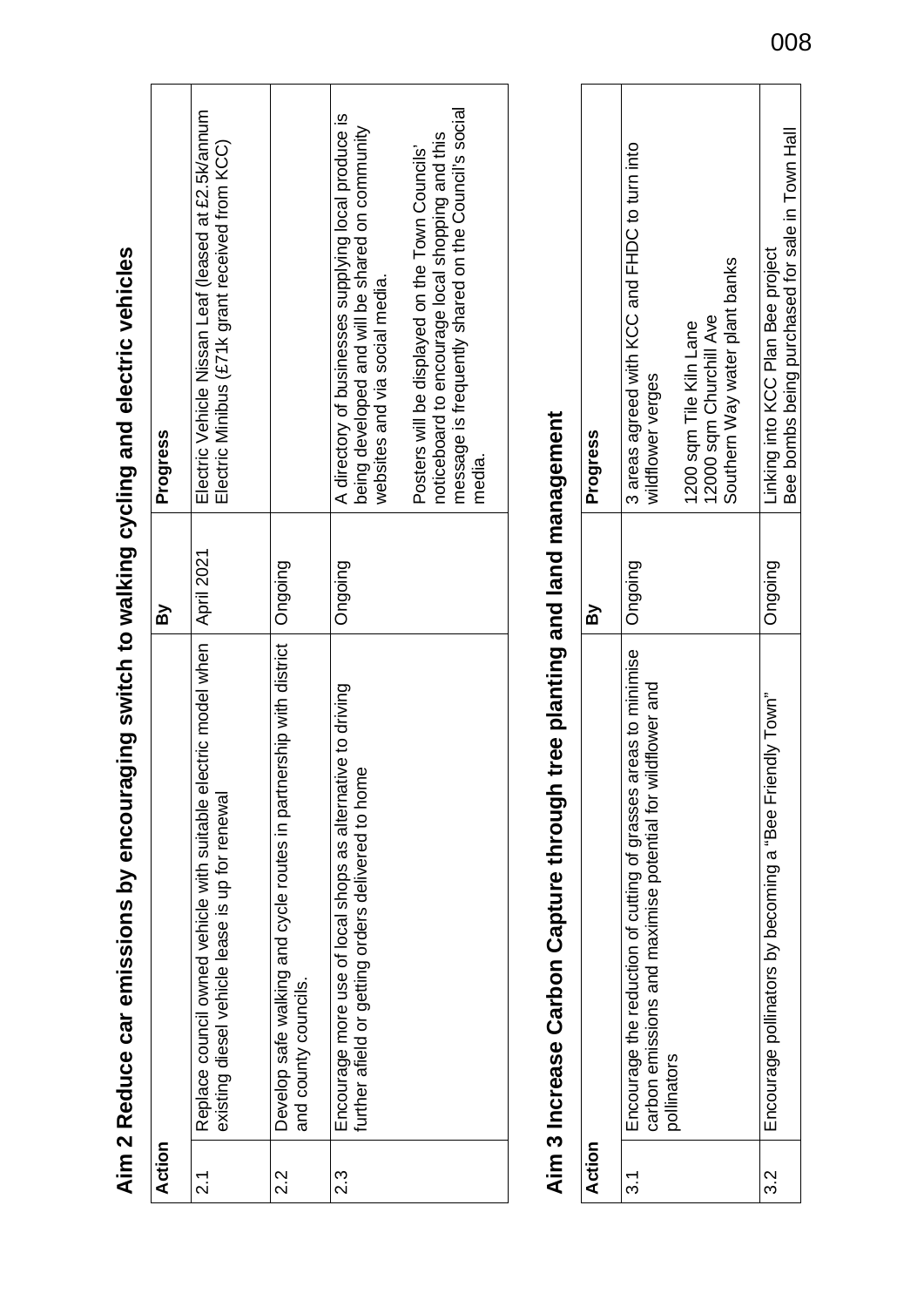| Tree Planting Schedule underway (Annual budget<br>Shrub Beds maintained annually with a three year<br>beyond maintaining. (Annual budget circa £35k)<br>programme to renew some of the ones that are<br>£15k | Signed                        | The council will not use any harmful pesticides in<br>managing its land and this commitment. | Sharing weblinks to relevant information and tips are<br>being developed on the Council website.                               | hoped an application will be submitted shortly. (Annual<br>Three of the Five Goals have been completed and it is<br>budget £1k) | event didn't go ahead in 2021 due to inability to get a<br>A pop up stand was placed in the Town Hall as an<br>firm commitment from local businesses or Damian<br>Collins MP. |
|--------------------------------------------------------------------------------------------------------------------------------------------------------------------------------------------------------------|-------------------------------|----------------------------------------------------------------------------------------------|--------------------------------------------------------------------------------------------------------------------------------|---------------------------------------------------------------------------------------------------------------------------------|-------------------------------------------------------------------------------------------------------------------------------------------------------------------------------|
| Ongoing                                                                                                                                                                                                      | 2020                          | Ongoing                                                                                      | Ongoing                                                                                                                        | Ongoing                                                                                                                         | September<br>2021                                                                                                                                                             |
| Annually plant at least 28 new trees, refill flowerbeds, troughs<br>and shrub beds.                                                                                                                          | Sign up to NALCs tree charter | Reduce use of harmful pesticides in the Town                                                 | rt bio-diversity in<br>their gardens through information sharing and education<br>Encourage residents and landowners to suppor | Hold an event for Fairtrade Fortnight (February)<br>Achieve Fair Trade Town Status                                              | Hold an event for Great Big Green Week                                                                                                                                        |
| $3.\overline{3}$                                                                                                                                                                                             | 3.4                           | 3.5                                                                                          | 3.6                                                                                                                            | 3.7                                                                                                                             | 3.8                                                                                                                                                                           |

## Aim 4 Single Use Plastic Free **Aim 4 Single Use Plastic Free**

|                                                | <u>ัก</u> | Progress                                 |
|------------------------------------------------|-----------|------------------------------------------|
| 흕<br>Remove single use plastic from the Town F | puiopu    | Old stock being used up but not replaced |
|                                                |           |                                          |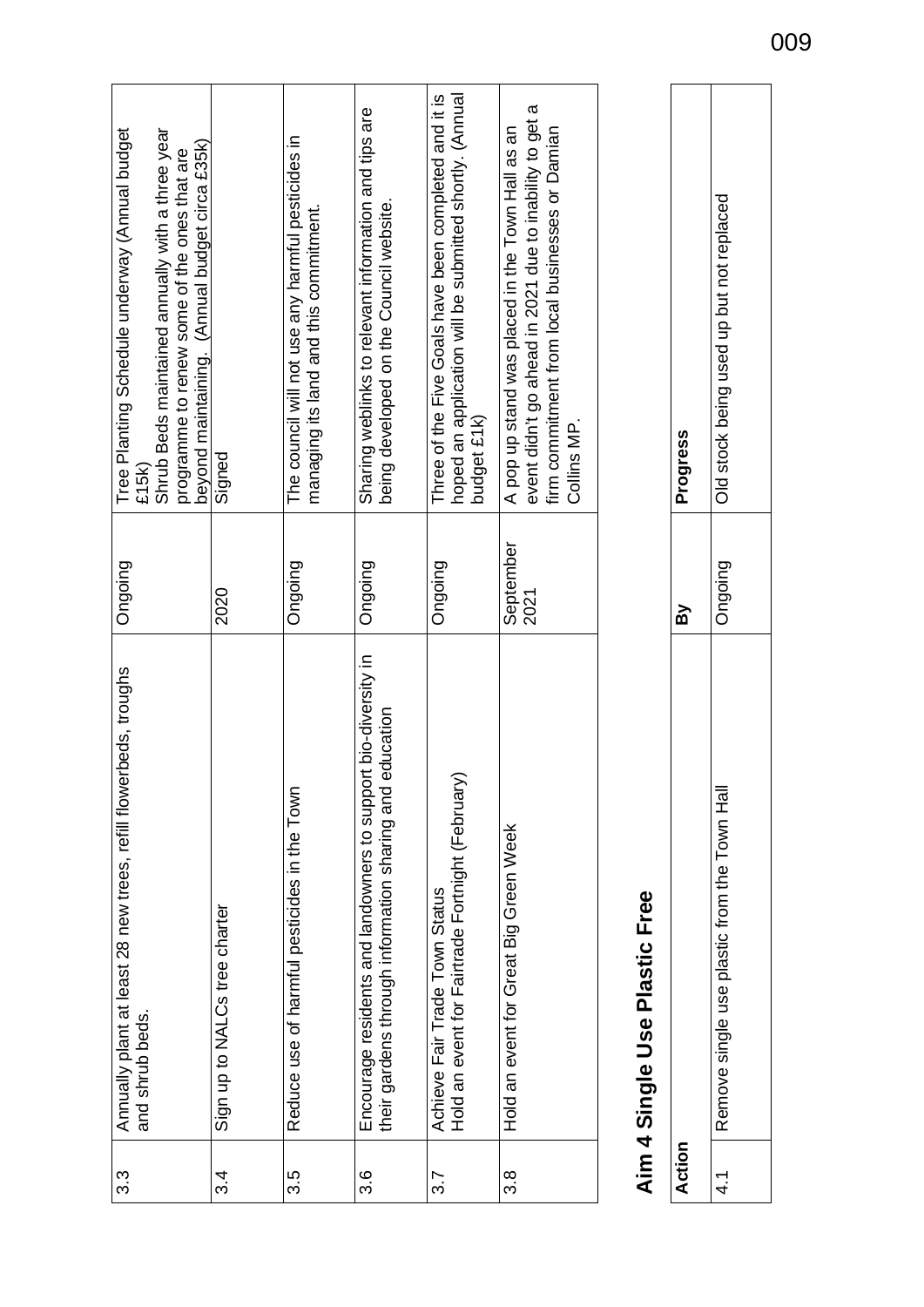| this specific application. (Estimated project cost £15k)<br>for non-standard waste disposal to accommodate the<br>the future. However, due to the ongoing requirement<br>fish artwork, match funding could not be awarded for<br>programme to raise awareness on climate change in<br>The Decision Panel at the District Council reviewed<br>our funding application and saw merit in a joint | Clir B Walker a member for Council |
|-----------------------------------------------------------------------------------------------------------------------------------------------------------------------------------------------------------------------------------------------------------------------------------------------------------------------------------------------------------------------------------------------|------------------------------------|
| Ongoing                                                                                                                                                                                                                                                                                                                                                                                       | Ongoing                            |
| Art piece of the wire fish for the collection of single use plastic<br>bottles                                                                                                                                                                                                                                                                                                                | Plastic Free Folkestone            |
| 4.2                                                                                                                                                                                                                                                                                                                                                                                           | 43<br>4                            |

## Aim 5 Recycle & Reuse **Aim 5 Recycle & Reuse**

| Action |                                                                                                                                                                                                                                                                                                                               | ត្ត       | Progress                                                                              |
|--------|-------------------------------------------------------------------------------------------------------------------------------------------------------------------------------------------------------------------------------------------------------------------------------------------------------------------------------|-----------|---------------------------------------------------------------------------------------|
| 5.1    | Recycle paper used                                                                                                                                                                                                                                                                                                            | Ongoing   | Confidential Paper Collection Bin collecting all paper<br>for recycling. (£250/annum) |
| 52     | Reducing paper usage                                                                                                                                                                                                                                                                                                          | Ongoing   | Councillors 'opt in' to receive paper agenda packs<br>otherwise sent electronically.  |
| S.S    | bench could contain as many as 102,420 recycled bottle caps.<br>when left outside for long periods of time. For e.g. one picnic<br>recycled plastic is made from bottles and bottle caps. This is<br>very hard wearing, vandal resistant and is low maintenance<br>Using recycled plastic furniture for benches and bins. The | 2022/2023 | £675 per Picnic Bench<br>£240 per Bin                                                 |
| 54     | 80%. Most rubber surfacing is not recycled, in stark contrast to<br>sent to landfill and incinerators in the UK increased by around<br>landfill. Between 2016-2018 the amount of plastic and rubber<br>Recycling wet pour rubber/rubber tiles so they don't go into<br>the industry advances in tyre recycling.               | 2022/2023 | £5,600 for work in all 8 parks                                                        |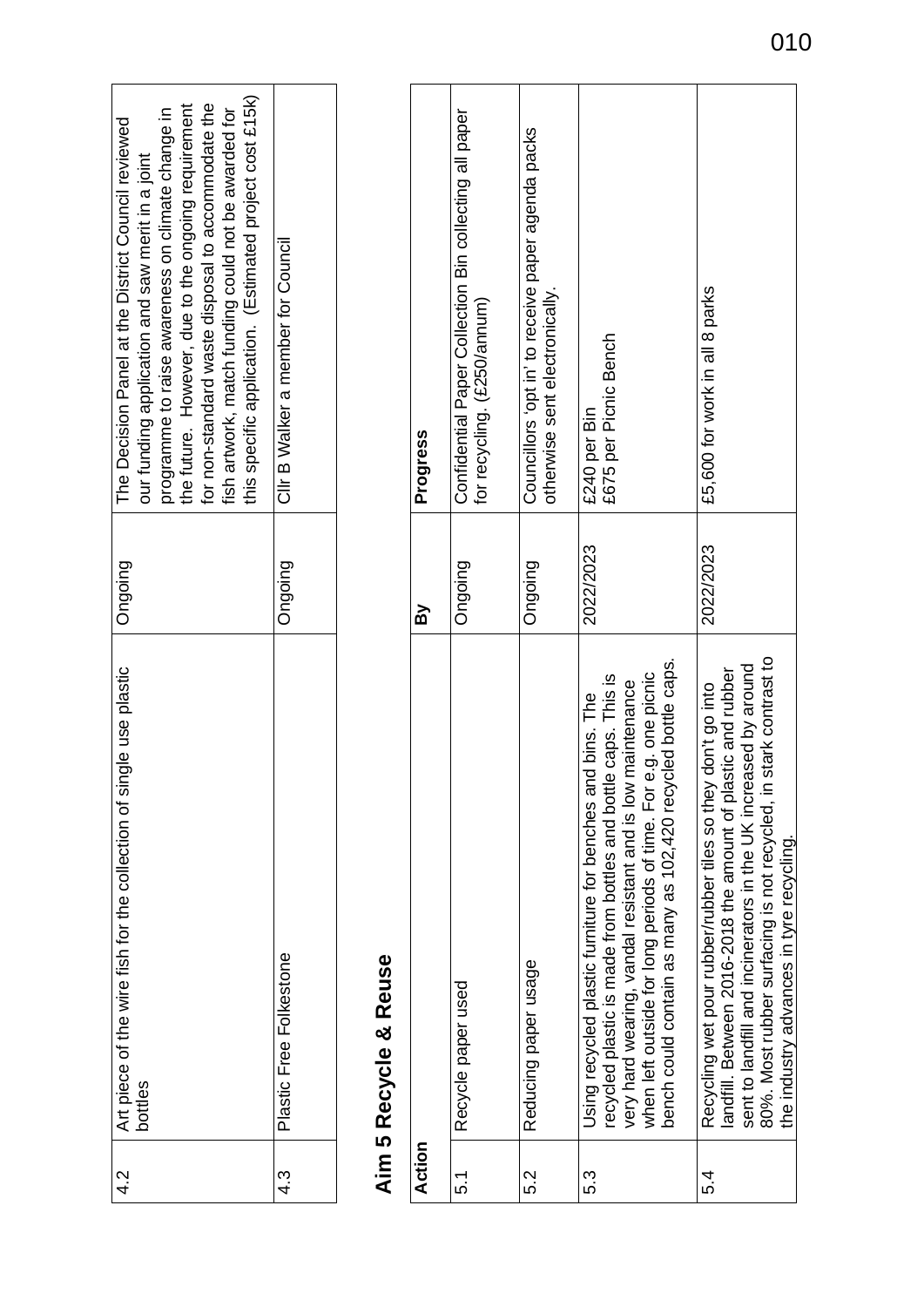| Dispenser £120 each<br>1 £8 per 96 bags<br>2022/2023<br>Dog poo bags. For the new dog poo bag dispensers, we could<br>commit to ensuring all the bags purchase are plastic free, 100%<br>biodegradable and compostable. These can degrade within 24 |
|-----------------------------------------------------------------------------------------------------------------------------------------------------------------------------------------------------------------------------------------------------|
|                                                                                                                                                                                                                                                     |
| months and don't generate greenhouse gases.                                                                                                                                                                                                         |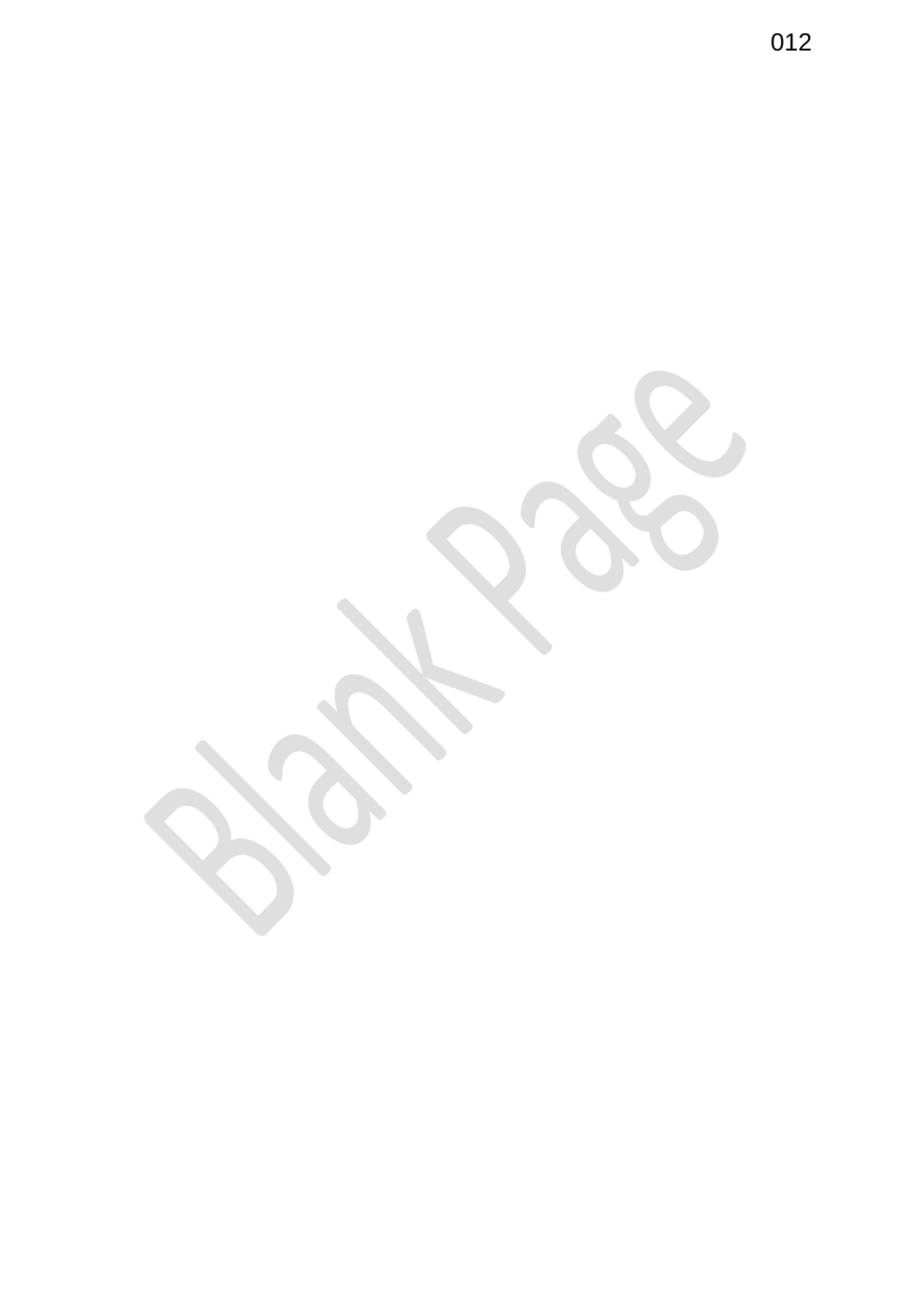## Folkestone Town Council





## **Allotment Rules**

## **Contents**

| 2 Eligibility Criteria and Allocation of Plots3  |  |
|--------------------------------------------------|--|
|                                                  |  |
|                                                  |  |
|                                                  |  |
|                                                  |  |
| 7 Termination of Allotment Tenancy Agreements 10 |  |
|                                                  |  |
|                                                  |  |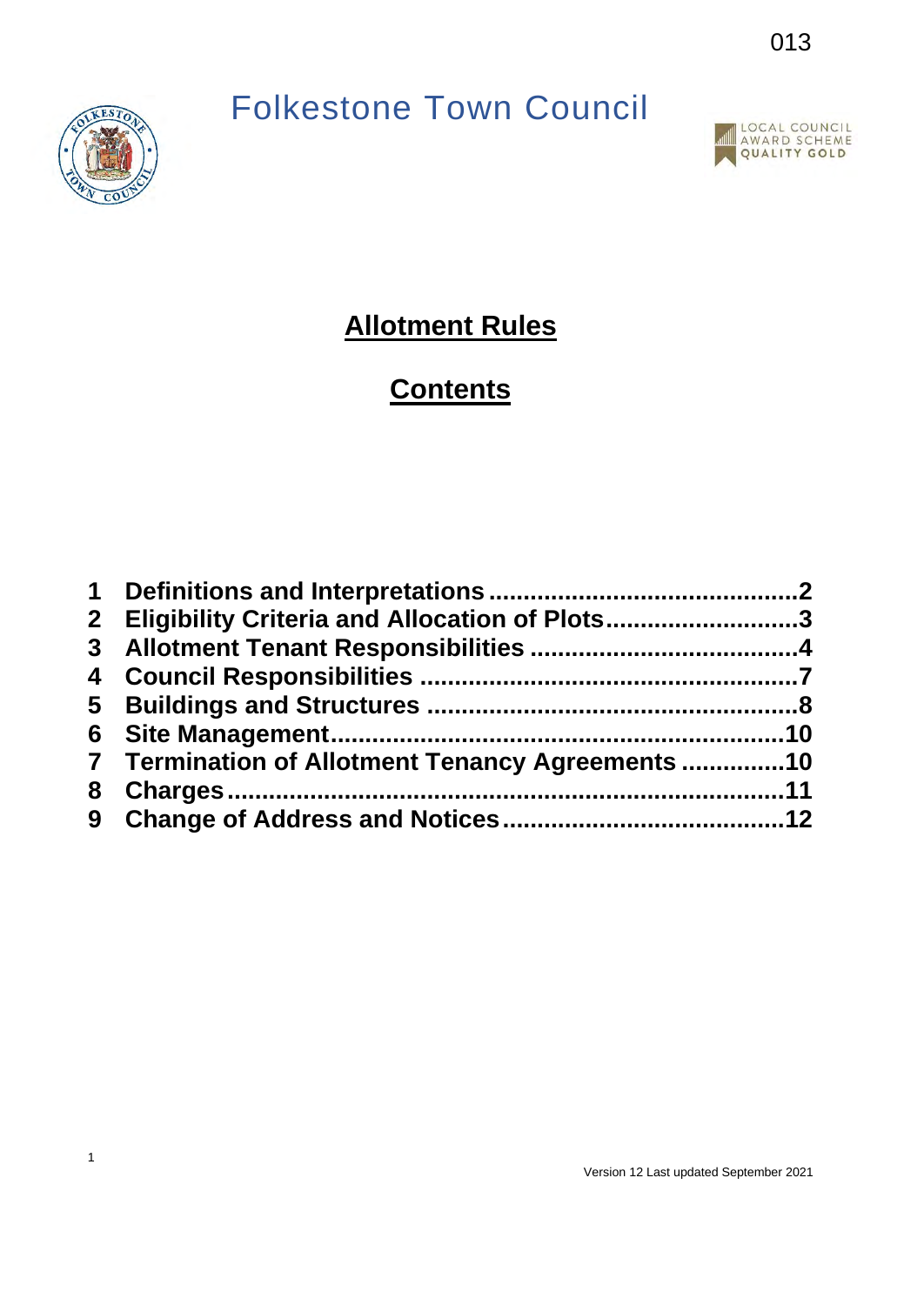## <span id="page-13-0"></span>**1 Definitions and Interpretations**

- "The Council" means Folkestone Town Council, and includes any committee of the Council, or any allotment officer appointed by the Council under the Allotments Acts 1908 and 1950.
- "Allotments" means an area of land set aside by the Council, and protected by statute, for the purposes of leisure and of growing vegetables, flowers and fruit.
- "Allotment Tenant" means any person, 18 years or older and residing within the area of Folkestone, who is thereby entitled to rent an allotment plot situated within one of the Council's allotment sites.
- "Allotment Plot" means an area of land, of various sizes, within each allotment site, that is available to rent for an annual sum.
- "Allotment Rent" means the annual charge for renting an allotment plot for 12 months, from the  $1<sup>st</sup>$  April to  $31<sup>st</sup>$  March. This charge is reviewed annually by the Council, and any increases will be notified in writing prior to invoices being sent.
- "Minimum Charge" means the minimum invoice amount that will be issued by the Council.
- "Tenancy" The tenancy is a yearly tenancy starting on the 1<sup>st</sup> of April in the year specified in the tenancy agreement.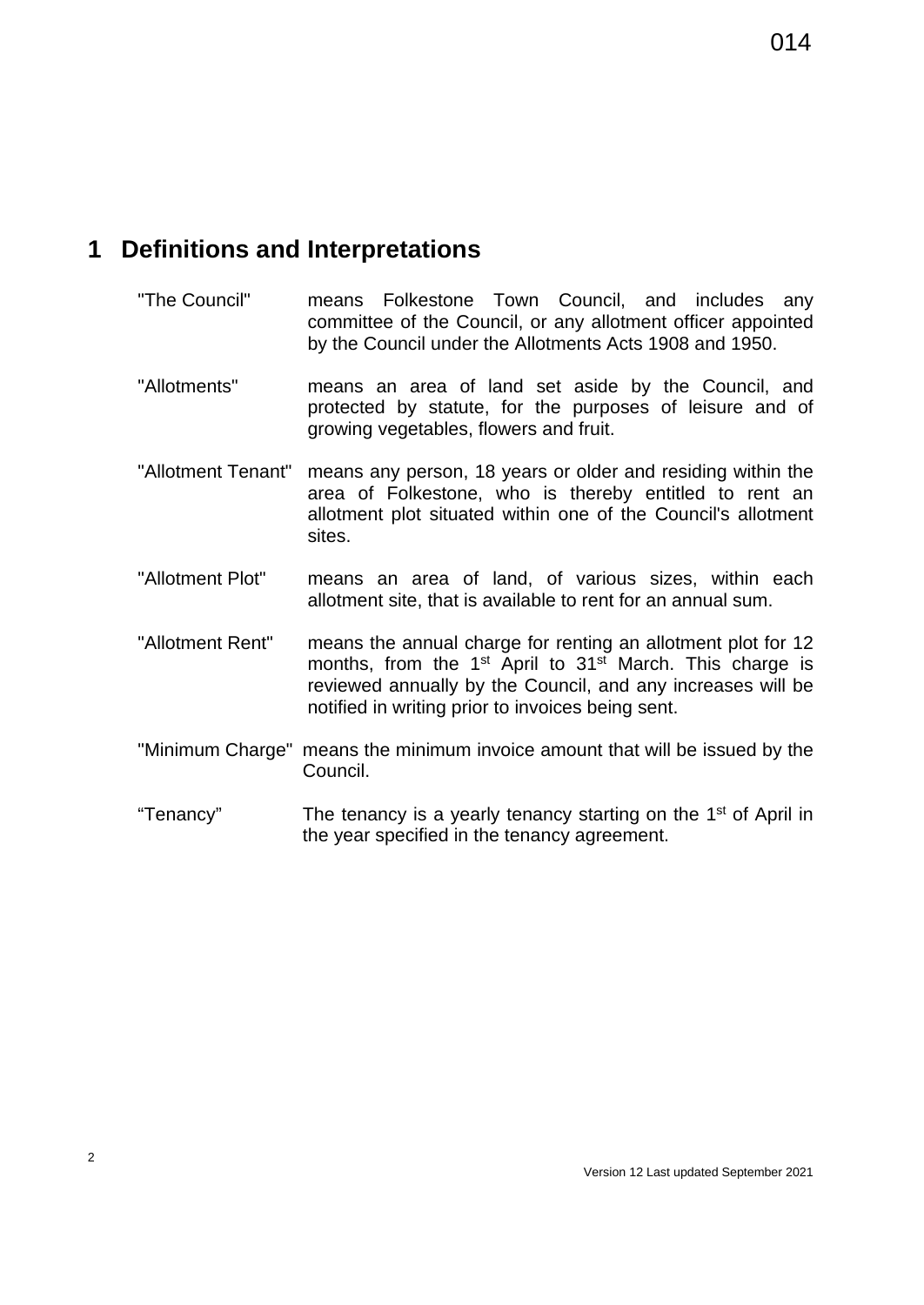## <span id="page-14-0"></span>**2 Eligibility Criteria and Allocation of Plots**

- 2.1 To be eligible for an allotment a person must be 18 years or older and resident within the Town of Folkestone (Allotments Act 1908 Section 23 (1)).
- 2.2 The Council will supply information regarding available plots, on a site by site basis, to allow applicants to visit and inspect potential plots before making a decision to confirm their interest in a particular plot.
- 2.3 When someone confirms their wish to commence a new tenancy, having identified a vacant plot and clarified that they are eligible, then they will be asked to sign a Tenancy Agreement before being allowed to start work on the plot.
- 2.4 All allotment plots are let on an as seen basis, there is one waiting list. The Council is not able to carry out improvement or clearance works for new tenants.
- 2.5 When a vacant plot is not available, the Council operates a Waiting List for each site. When a plot becomes vacant the person on the top of a list is given first refusal for the tenancy. People are given two weeks to respond to this offer and if no response is received within this time, their name is removed from the waiting list. If they do not wish to or cannot take that plot at that point in time, the Council will allow them to defer whilst staying at the top of the list until another plot becomes available. In this instance, the plot will be offered to the next person on the list. Where, for example two plots become available at the same time, the Council will write to the first two people on the list regarding the two vacant plots and these will be allocated on a "first come first served basis".
- 2.6 The Council rents out plots of various sizes, and due to the increasing demand for allotment plots the Council is splitting a number of larger plots in order to increase the availability of space to prospective tenants. New tenants are being restricted to being able to rent a plot, according to what becomes available at the time. Existing tenants who currently rent more than one plot will not be affected, but will not be allowed to increase their holding, or retain this larger number of plots if they make an application to change sites.
- 2.7 Each allotment tenancy will be leased in the name of one person only, even if more than one person works on the plot. There will be no automatic right of inheritance. However, the other person can make a representation to the Council, before the tenant vacates the plot, seeking the Council's agreement to take over the tenancy. The Council will consider such representations on a case-by-case basis.
- 2.8 Plot allocation is restricted to the equivalent of two average size (126m<sup>2</sup>) plots per household. Tenants cannot go back on the waiting list for additional plots.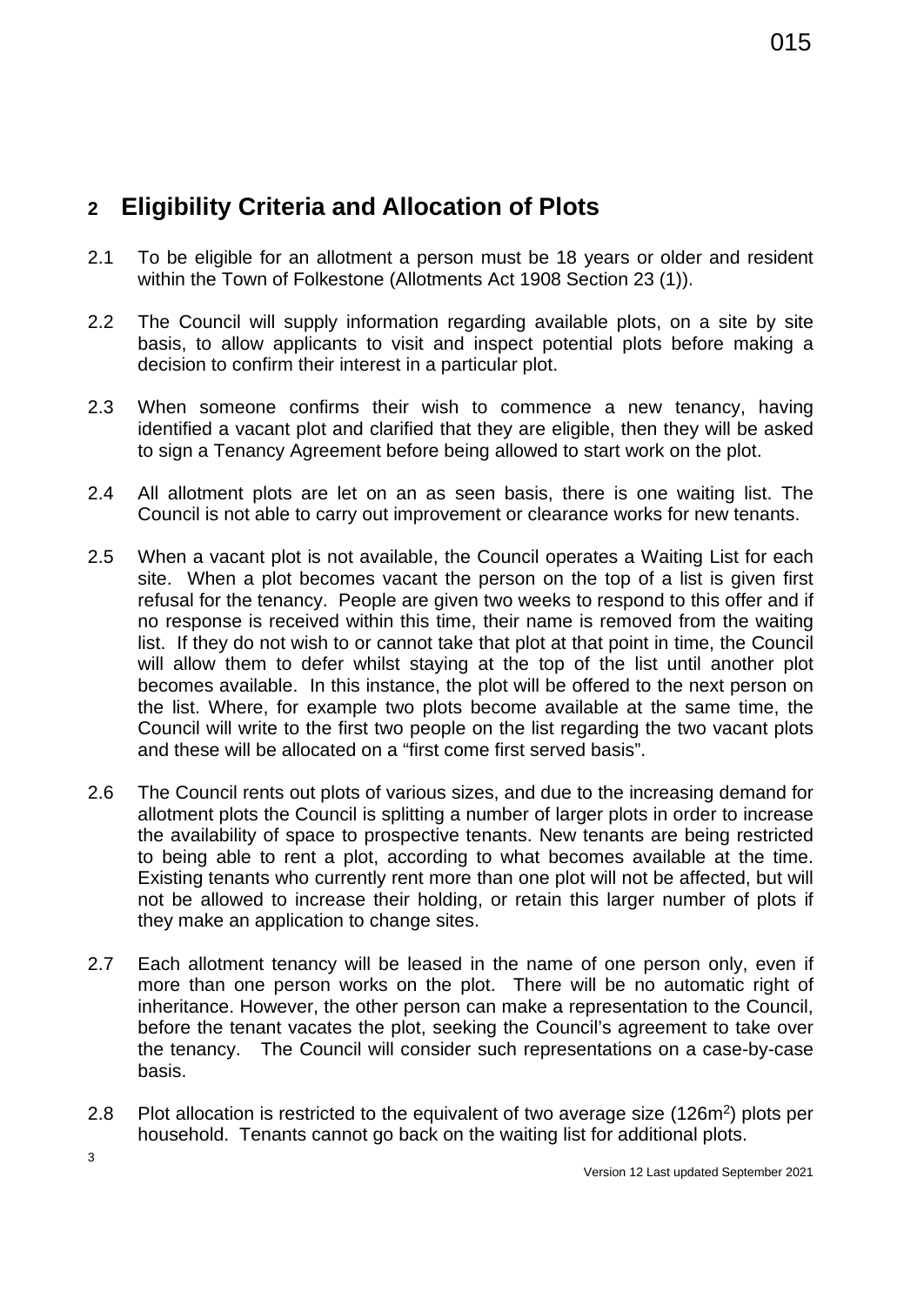## <span id="page-15-0"></span>**3 Allotment Tenant Responsibilities**

- 3.1 The tenant shall keep their allotment plot in a good state of cultivation, and not allow weeds and grass to cause a nuisance to neighbouring plots. (See 6.3).
- 3.2 Tenants must only use their allotment plot for their own personal use and must not use their plot to carry out any business or grow produce for profit. Breach of this rule by any tenant may result in immediate termination of the tenancy by the Council.
- 3.3 The tenant shall not deposit, or permit to be deposited any refuse, rubbish or  $extraneous<sup>1</sup>$  $extraneous<sup>1</sup>$  $extraneous<sup>1</sup>$  matter on their plot, or any other part of the allotment site. All waste from the permitted allotment activities shall either be composted on the plot or burnt as outlined in 3.4.
- 3.4 Bonfires are permitted under certain conditions, which are designed to prevent a nuisance being caused to neighbouring residents and other plot holders. Under the **Environmental Protection Act 1990** it is an offence to cause a nuisance through the generation of 'smoke emitted from premises so as to be prejudicial to health or a nuisance'. Therefore, the tenant must conform to the following requirements:
	- No bonfires are permitted between 1 April and 31 August
	- From 1 September to 31 March, bonfires are permitted on Tuesdays after 12pm and the first and third Saturday of the month after 12pm.
	- Bonfires must be extinguished, if not burnt out, by dusk.
	- When permitted, only burn when suitable weather conditions permit, to avoid causing a nuisance (wind drift etc)
	- When permitted, only burn organic matter and dry vegetable matter that has been produced on your own plot. Do not burn material that has been given to you from other plots.
	- Do not set fire to massive piles of materials but start with a medium stack and add further material in stages.
	- Non-vegetable matter such as plastic, rubber, carpet or roofing felt must not be burnt, and flammable liquids such as old sump oil must not be burnt or used to light fires.
	- In the event of a reasonable complaint, from another tenant or member of the public, regarding a nuisance being caused by the bonfire, then the fire must be extinguished immediately.
	- All fires must be contained within an incinerator. No open fires are permitted.
	- Breach of this rule by any tenant may result in immediate termination of the tenancy by the Council.

<span id="page-15-1"></span>4

<sup>&</sup>lt;sup>1</sup> Any matter which is not relevant/essential/pertinent to the use of an allotment.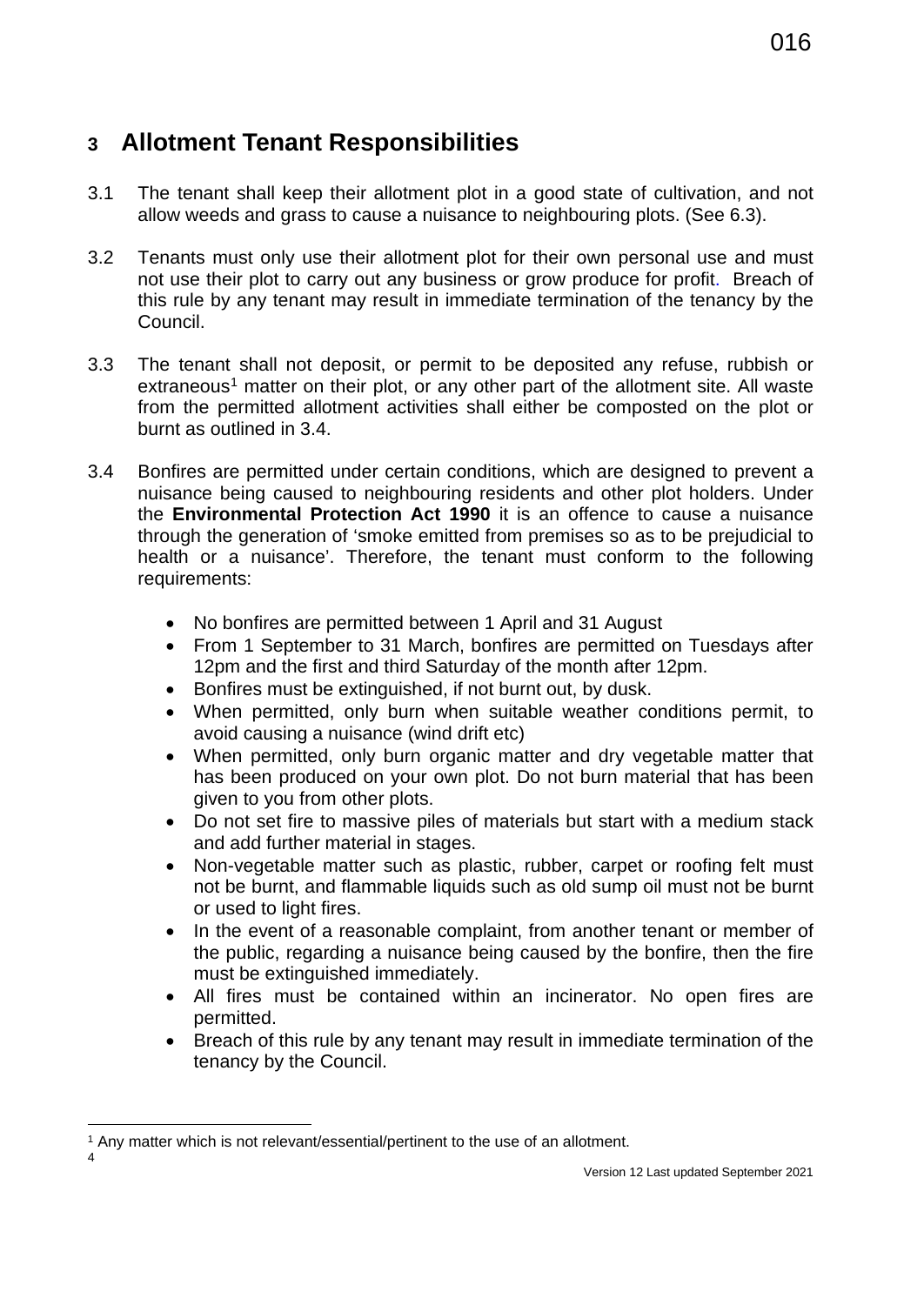- 3.5 The tenant shall not cause or permit any nuisance or annoyance to any other tenant, or obstruct or encroach onto other plots, paths, communal thoroughfares and roadways.
- 3.6 The tenant shall not, without the written consent of the Council, cut or prune any trees growing in a communal allotment area.
- 3.7 The tenant shall not take, sell or carry away any minerals, gravel or clay from the allotment sites.
- 3.8 The tenant shall not plant conifers or trees that are non-fruiting or have nonedible fruits. When planting fruit trees the tenant must use dwarf rootstock.
- 3.9 The tenant shall not, without the written consent of the Council, plant a hedge or install any type of fence around or on their plot (see section 5.11).
- 3.10 The tenant is permitted to bring dogs onto the allotment site, however, for health and safety reasons any such dogs must be kept on a lead at all times. All faeces must be removed immediately and disposed of appropriately. Dogs must not be allowed to foul neighbouring plots.
- 3.11 The tenant shall not keep or allow other persons to keep animals or livestock (except hens or rabbits, but not cockerels) on their allotment plot. Although it is lawful to keep hens or rabbits on an allotment, the Council requests that it is advised in writing when this is intended and the tenant will need to demonstrate that this can be done in a way that is not detrimental to the health of the animals or fish and will not cause a nuisance to other allotment tenants - S12 Allotments Act 1950 see also the Animal Welfare Act 2006.. Any structure required to keep hens or rabbits on a plot is subject to the provisions of Section 5 of these rules.
- 3.12 The tenant shall not be permitted to keep bees and beehives on the allotments, without the written consent of the Council. The tenant will need to demonstrate that they are properly qualified, and that bee keeping will not cause a nuisance to other allotment tenants.
- 3.13 The tenant shall not alter or permit anyone to alter the water supply system on the allotments provided by the Council and shall not connect or permit to be connected a hose pipe to the water taps.
- 3.14 Tenants that are elderly or have a disability that makes it hard to carry water to their plots may be allowed to use a hose pipe to fill their water butts if they make representation to the Council on an annual basis. They must also show that they have made attempts to collect rainwater on their plots before they will be allowed to do so.
- 3.15 That tenants could be allowed to use hose pipes to fill their water butts only in dry periods of weather during the months of June, July and August when the Town Council has permitted this by placing a notice in the Allotments notice boards. Provided that a hose pipe ban has not been enforced by the Water Authorities.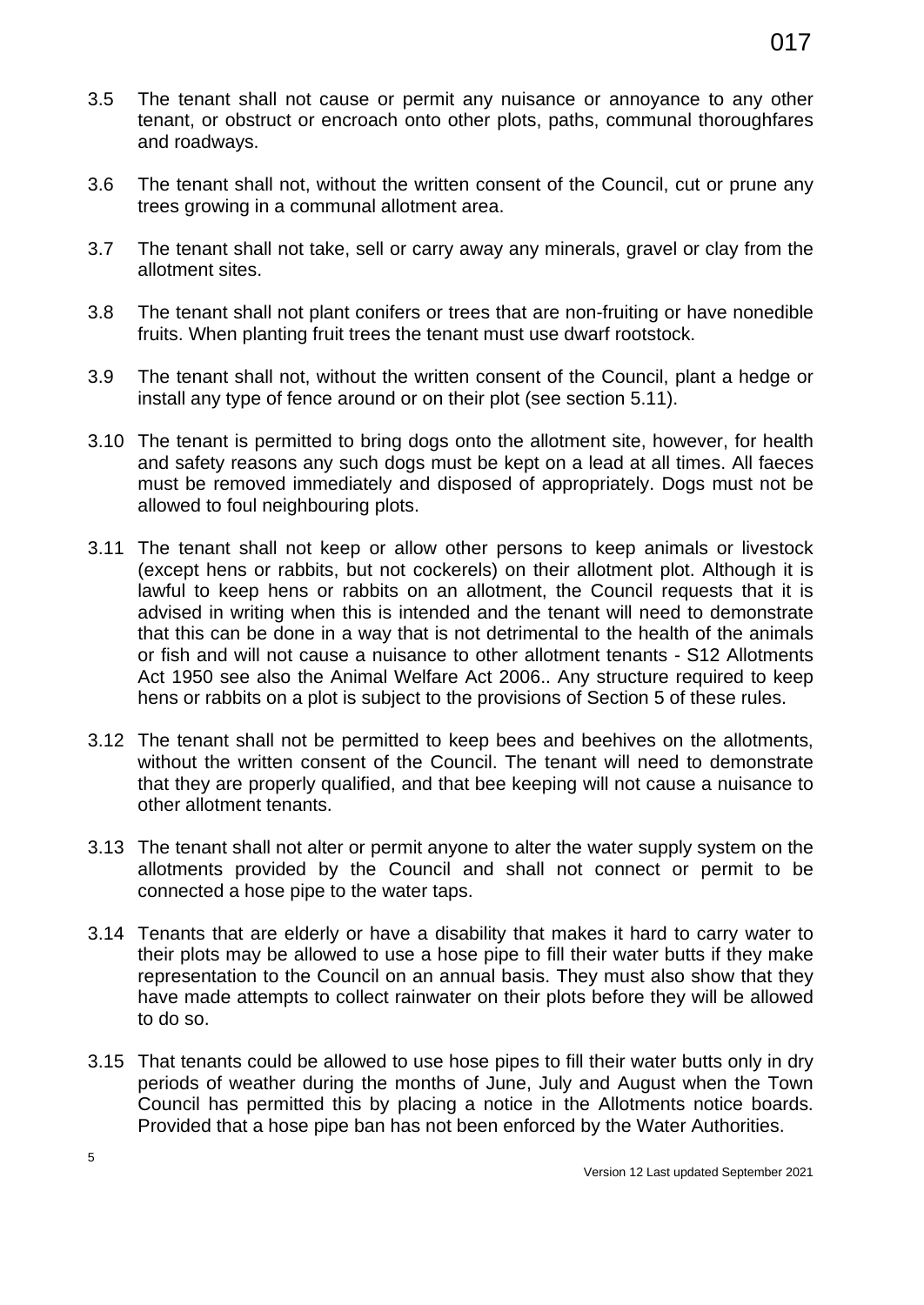- 3.16 All tenants should endeavour to install rainwater collection systems, eg plastic water butt to collect rain water.
- 3.17 The Tenancy of an Allotment is personal to the Tenant. Pursuant to **Section 27 (4) of the Allotment Act 1908**, tenants may not assign, underlet or part with possession of all or part of their Allotments (including any structure shed or greenhouse). Breach of this rule by any tenant may result in immediate termination of the tenancy by the Council.
- 3.18 The Council reserves its right to change the allotment rules from time to time but will make such changes known to tenants in advance in an appropriate manner e.g. through the Council's website, on-site notice board or by letter. The Council will supply a copy of any updated rules, free of charge to any person who requests a copy. Tenants will be expected to comply with any rule changes, following the consultation and notification process.
- 3.19 Disputes and Tenant behaviour
	- 3.19.1 Any disputes between tenants should be referred to the Council and the decision of the council will be binding on all tenants involved in the dispute
	- 3.19.2 Tenants shall not at any time use offensive language or offensive / aggressive behaviour towards other tenants, Council Officers or members of the public**.** The Council shall reserve the right to issue one month's Notice to Quit if this condition is not adhered to.
	- 3.19.3 The Council operates a complaints procedure, and details of this can be obtained from the Council, or via the Council website.
- 3.20 The tenant shall not, without the written consent of the Council, install or resize a pond on their plot(s). Requests relating to ponds on allotment plot(s) will be dealt with on a case by case basis. Factors that will be considered by the Council when dealing with such requests are as follows:
	- Size of allotment plot
	- Proposed size of pond (max 1.5m & 50cms deep with sloping sides)
	- Proposed location of pond including proximity to communal paths and roadways (minimum distance away 2m).
	- Safety and Risks (the tenant must manage the risks to children & others that may enter the allotment site including providing signage and fencing)
	- Ponds must not be allowed to stagnate.
- 3.21 The tenant is required when entering or leaving the allotment site to lock the gate behind them.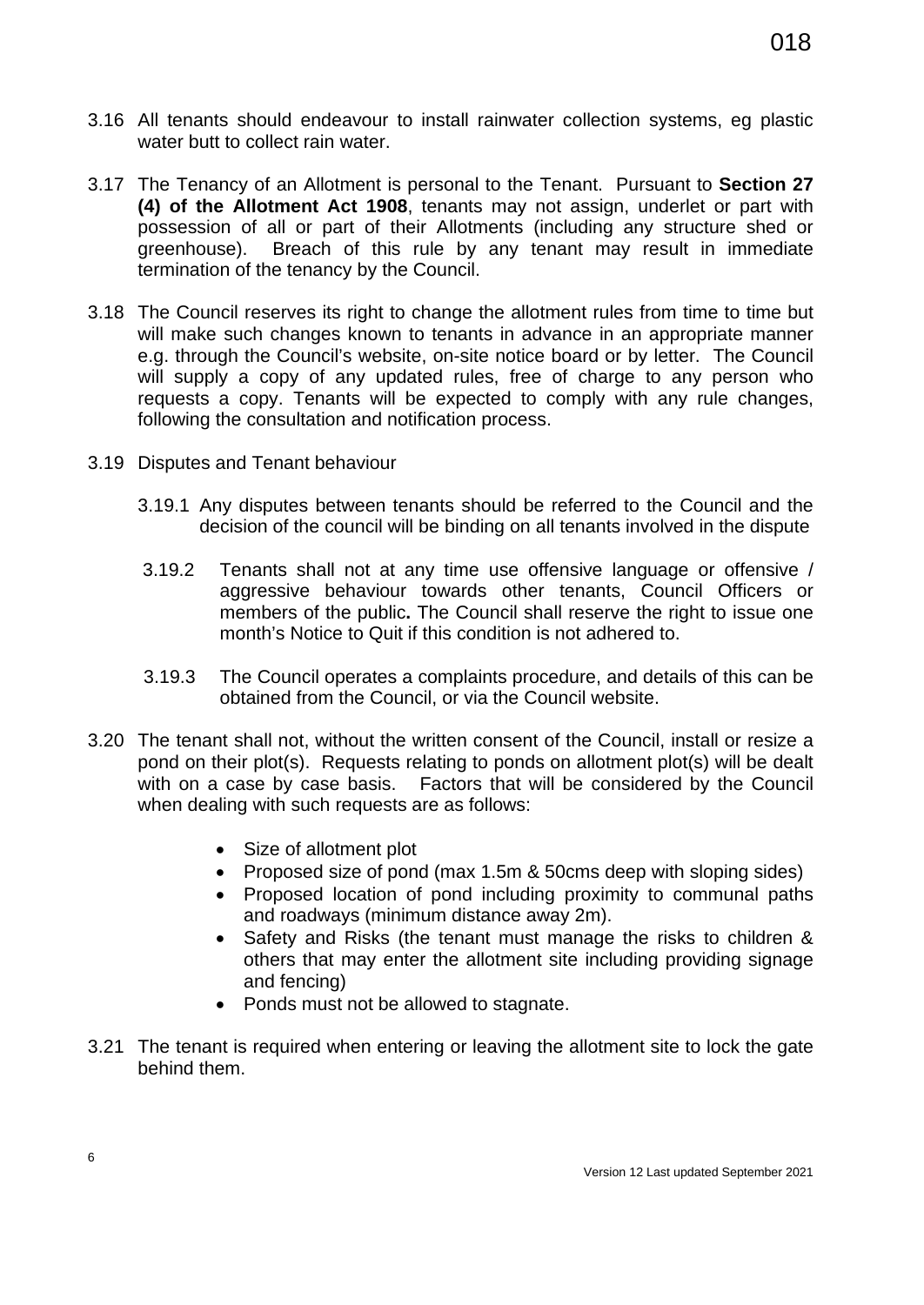- 3.22 The tenant will not use sunken baths or tanks for water or any other use. Baths being brought onto allotment land will be considered waste and tenants will be given notice to remove them.
- 3.23 Tenants are not permitted or allowed to bring carpets, underlay, tyres or any other household good that is not allotment friendly onto the allotment site, or to be used on any allotment plot in any way.
- 3.24 Pesticides, herbicides and inorganic fertilisers can be helpful when clearing and cultivating an allotment, however they can also be hazardous and have environmental implications. Council recommends trying to minimise the use of pesticides, herbicides and inorganic fertilisers, or reduce the levels of use over time. If using any of the above, tenants must:
	- a) put up a notice on your plot detailing exactly what product you are using to advise tenants with Children or Pets to take all reasonable care and to ensure that other plots, grass roads and paths, hedges and trees are not adversely affected, and make good or replant as necessary should any damage occur.
	- b) select and use pesticides, whether for spraying, seed dressing or for any other purpose whatsoever, so that there is minimal risk to members of the public, birds and other wildlife, with the exception of vermin or pests.
	- c) follow the instructions for use carefully and comply at all times with current pesticide regulations.

## <span id="page-18-0"></span>**4 Council Responsibilities**

- 4.1 The Council will provide and maintain computerised allotment records in accordance with the **General Data Protection Regulations**. The Council will also provide public access to staff during normal working hours. The public and allotment tenants can also contact the Council via telephone, 01303 257946 and via the Council's website, www.folkestone-tc.gov.uk
- 4.2 The Council will provide and manage a notice board on each allotment site and will permit allotment tenants and societies to use it to display suitable and relevant notices.
- 4.3 The Council will encourage and work with allotment associations and will endeavour to attend meetings when requested.
- 4.4 The Council will promote best practice on all its allotment sites and encourage sustainable environmental management. It will seek to make sites accessible and useable for all allotment tenants.
- 4.5 The Council will provide, and maintain in good working order, a water supply to every site, with water access points spaced around the site. The Council will arrange to have the water supply turned off during the winter months (between the beginning of November and late March each year) to protect against burst pipes. Tenants are not permitted to tamper with the main stopcock. Breach of this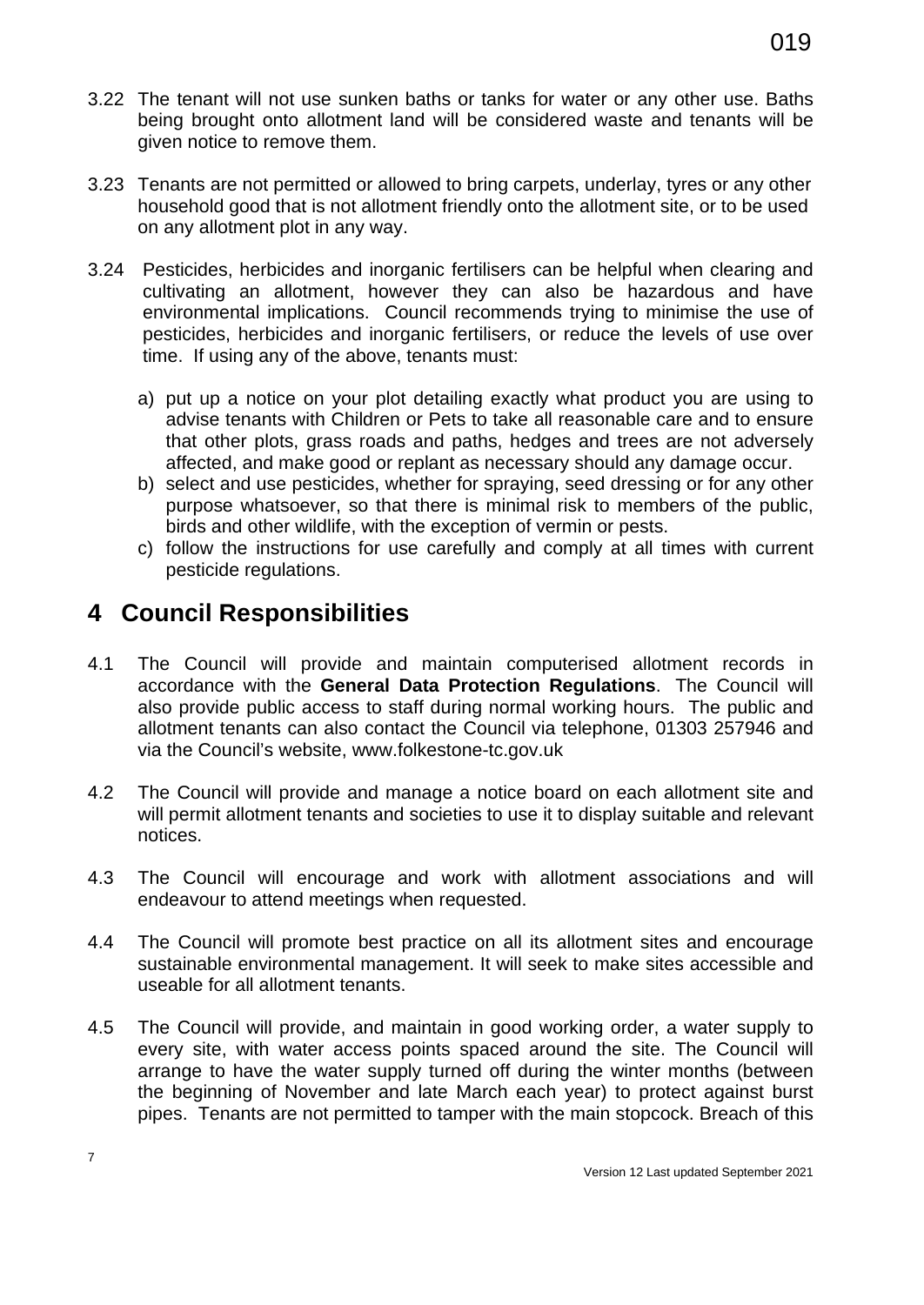rule by any tenant may result in immediate termination of the tenancy by the Council.

- 4.6 The Council will assist security by providing boundary fences and/or hedges, with lockable access gates at every site. Every tenant, at the start of their tenancy, is provided with an access gate key (£10 administration charge required, nonrefundable) for their personal use only. In the interests of maintaining security tenants are asked not to make copies for others to use. All keys provided by the Council remain the property of the Council, and together with any additional copies must be returned to the Council when a tenancy comes to an end.
- 4.7 The Council will arrange for ground maintenance operations to be carried out on every site through its Grounds Maintenance contracts. This will include grass cutting on all the roads, (but not the small paths between plots) and the boundary hedge.

## <span id="page-19-0"></span>**5 Buildings and Structures**

- 5.1 On receipt of an Allotment Structure Permission Request Form from tenants, the Council will consider giving permission to erect one shed and one greenhouse subject to the size of the plot. Greenhouses are to be no larger than 10'0" (3.05m) x 8'0" (2.44m) and sheds no larger than 8'0" (2.44m) x 6'0" (1.83m). Written permission from the Council is also required to erect any further provision or structure, such as poly tunnels and hen houses. Should permission be granted for additional or larger structures planning permission may be required.
- 5.2 The Council's consent is subject to tenants obtaining any appropriate planning permission and compliance with any applicable building control regulations. The tenant is liable for any costs in relation to compliance with planning and building control regulations. Any liability associated with failure to comply with current planning and building control regulations is the responsibility of the tenant.
- 5.3 All buildings and structures on allotments must only be used in connection with the use of allotment plots.
- 5.4 All such buildings should be maintained in a good state of repair and condition. If the Council is not satisfied with the state of repair it may require the tenant to remove the shed, green house or structure forthwith
- 5.5 Buildings and structures must not be installed on a permanent base.
- 5.6 When a tenancy ceases on a plot, the tenant will be expected to remove their buildings and structures from the allotment site before their plot is re-allocated. Such buildings, structures or belongings shall be removed by the end of one month from the end of the tenancy, unless otherwise agreed with the Council. Following the end of this period, any remaining structures on the plot will revert to the ownership of the Council and will subsequently be offered for use by the new tenant.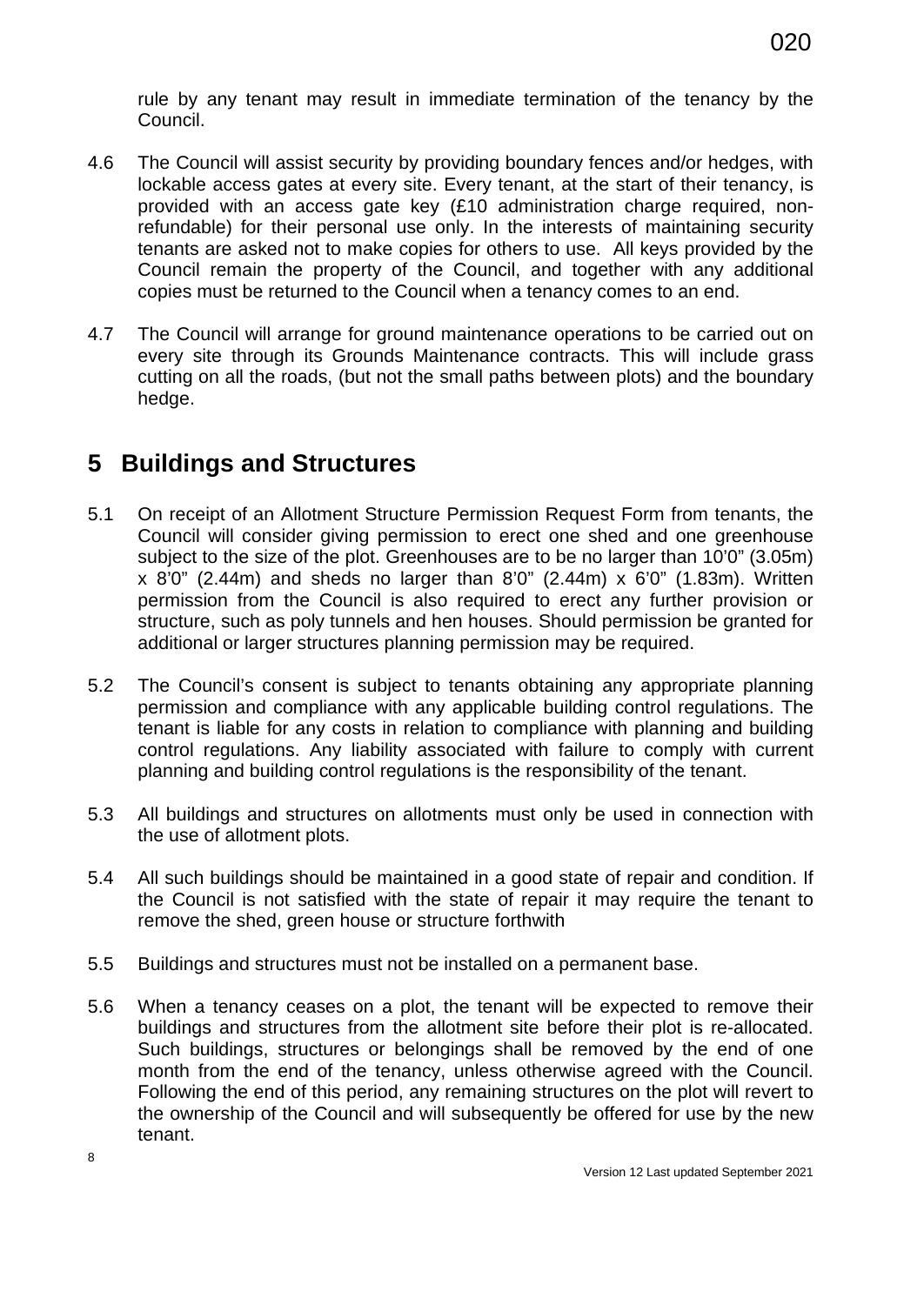- 5.7 Tenants must not remove, demolish or alter in any way sheds or structures provided by the Council and the Council is not liable for loss or damage to any contents stored in sheds and structures owned by the Council.
- 5.8 Tenants are advised not to store valuable equipment and materials in their sheds or structures, and should not store petrol, oil, propane/LPG gas, lubricants or other inflammable materials. Any weed killers or poisonous liquids should be clearly labelled.
- 5.9 Tenants are permitted to install compost bins and structures intended for such purpose. Tenants are also permitted to erect fruit cages and support structures for soft fruit and fruit trees. Barbed wire is not permitted on any allotment plot. Where possible all compostable material should be composted in an agreed compost area managed by the Allotment Association and contents burned under a controlled environment following receipt of permission from Folkestone Town Council.
- 5.10 Tenants are required to clear any broken glass from their plot and to ensure no sheets of glass are stored on the plot, unless they are framed in some way, to protect themselves and others from sharp edges.
- 5.11 The tenant can apply, in writing to the Council, for written consent to allow fencing to be erected around his/her plot for the protection of his/her crops, but, the tenant must not obstruct any of the paths around the allotment site. Such fencing and gates shall:
	- Not exceed 1 metre in height
	- Be properly constructed and anchored to the ground
	- Not involve any sharp edges or rusty metal.
	- Not encroach onto paths which should be at least 1 metre wide
- 5.12 The Council operates a no smoking policy in all shared buildings and structures in accordance with **the Public Health (Tobacco) Act 2006**. Where applicable, 'No Smoking' signs will be displayed in clear view. These signs must not be obstructed, tampered with or removed.
- 5.13 The Council reserves the right to request the removal of any structures or objects that is not in keeping with Allotments Buildings and Structures. i.e. unsightly objects not in keeping with the Allotments which cause a nuisance to neighbours or neighbouring plot holders.
- 5.14 Erection of tents, yurts and other temporary structures, as well as daytime and overnight camping, are not allowed on allotment land.
- 5.15 No motor vehicles are allowed on allotment land without permission from Council. Motor vehicles may not be parked overnight or deposited on allotment land.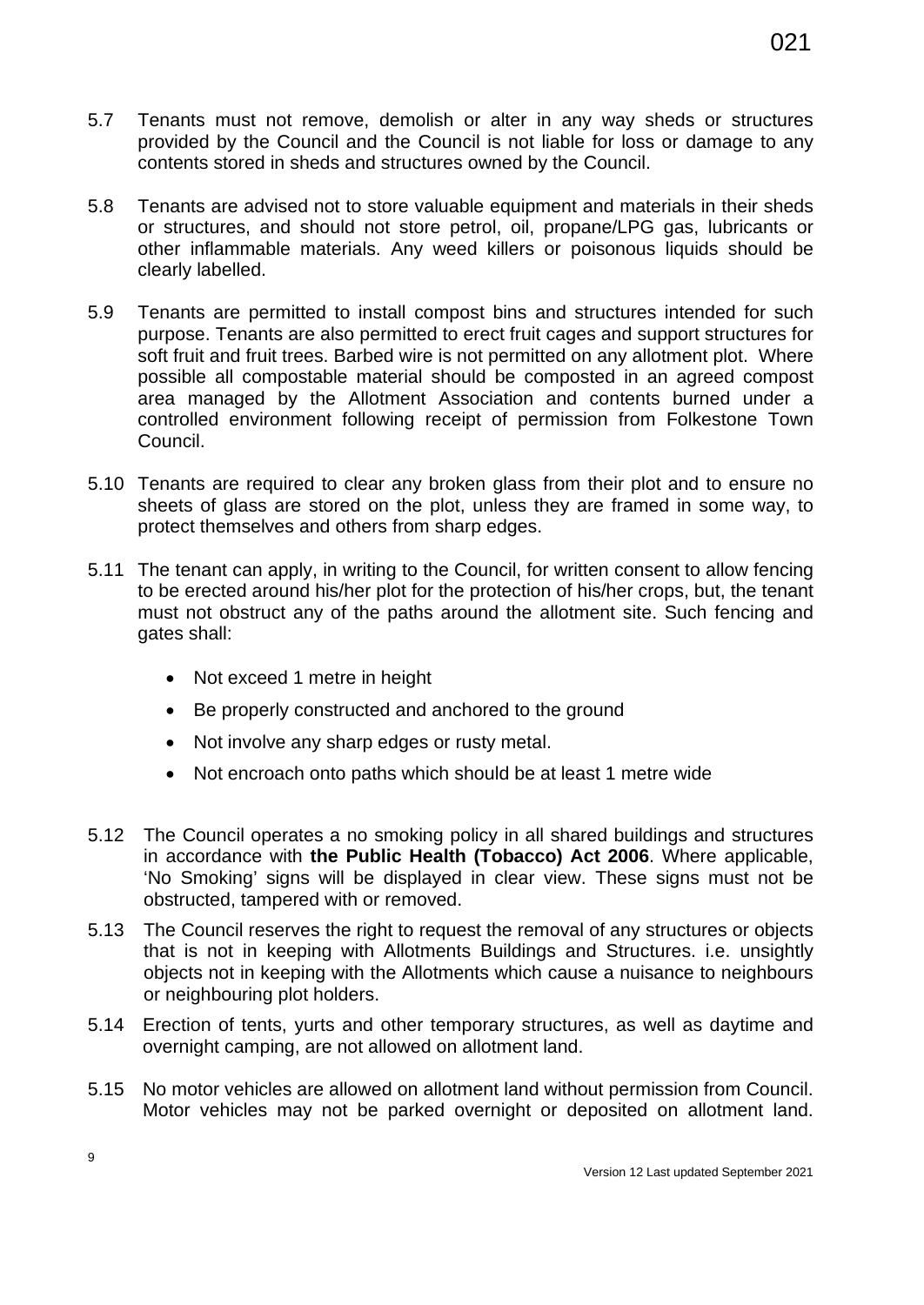Caravans, Motorhomes and live-in vehicles are not permitted on any allotment land.

## <span id="page-21-0"></span>**6 Site Management**

- 6.1 The Council will arrange for regular site inspections, to ensure that each site is being properly maintained and used. The Council reserves the right to access any plot or structure in order to carry out these inspections.
- 6.2 The site inspections will include checking on the performance of the Council's Grounds Maintenance contractor, the cultivation of plots, the condition of site boundaries and identifying any other problems that the Council needs to resolve. It is also an opportunity for Council officers and members to meet allotment tenants, and to receive feedback.
- 6.3 Given the high demand for allotment plots the Council wishes to avoid plots being left uncultivated for lengthy periods, especially during the main growing season. However, the Council recognises that cultivation practices can vary during the seasons, and has prepared the following definition to help tenants understand what the Council is expecting:
	- A minimum area equal to 80% of the total plot should be cultivated and in active use during the main growing season (March to September)
	- The Council will accept that space can be taken up by raised borders and internal paths, provided the minimum cultivation area is obtained.
	- Fruit trees are allowed (see section 3.8), but it is not acceptable to turn a plot into a fruit orchard, with fruit trees planted on grass. The minimum cultivation rule is still expected.
	- The Council will allow new tenants a reasonable period of time to reach these standards, especially if they have taken over a plot in poor condition.
- 6.4 Any site problems should be reported to the Council as soon as possible.
- 6.5. If it appears to the Council that the plot has not been cultivated, the tenant will receive a non cultivation letter giving them 14 days to respond. A maximum of two non cultivation letters will be sent to the tenant within a 12 month period, if after a reasonable period of time the plot is still uncultivated the Council shall reserve the right to issue one month's Notice to Quit.
- 6.6 Due to the coronavirus pandemic there are strict rules set down by Government regarding hand washes and social distancing that Council must ensure its tenants adhere too, tenants are therefore expected to regularly check the allotment noticeboards for updates and additional rules not covered within this document that must also be obeyed.

## <span id="page-21-1"></span>**7 Termination of Allotment Tenancy Agreements**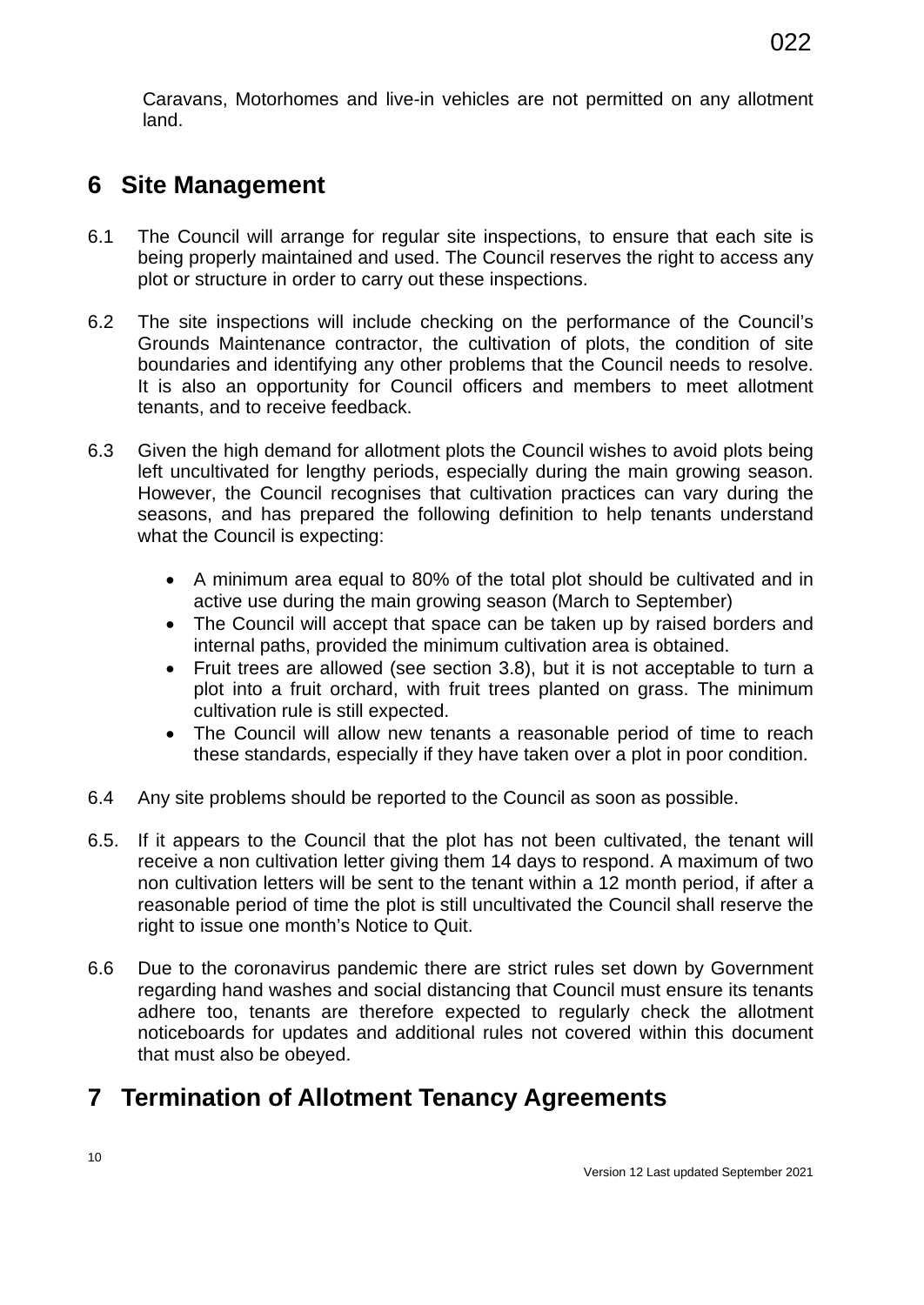- 7.1 Tenants will have many reasons to terminate their tenancy agreement, but the Council requires confirmation of the cancellation in writing, giving a minimum of one month's notice. The Council will not refund any rent paid in that year when the cancellation is at the request of the tenant.
- 7.2 The Council reserves the right to terminate an allotment tenancy via one month's written Notice To Quit pursuant to **Section 30 (2) of The Allotment Act 1908** if:
	- 7.2.1 Allotment rent is in arrears for 40 days or more (whether formally demanded or not); or
	- 7.2.2 It appears to the Council that the Tenant of an allotment, after the commencement of the tenancy thereof; is resident outside the Town for which the allotments are provided.
	- 7.2.3 It appears to the Council, not less than three months after the commencement of the tenancy thereof, the Tenant is not duly observing the rules affecting the allotment plot/site **(The Allotment Act 1908 Section 28),** or any other term or condition of his/her tenancy.
- 7.3 The Council will initially write to any tenant, where it is considering cancelling a tenancy agreement, explaining the reasons for its concern and asking the tenant for an explanation. Sometimes a plot is not being cultivated due to illness, and the Council will take this into account, and not be unreasonable. A written Notice To Quit will only be issued after all reasonable efforts to resolve the issue have been unsuccessful.
- 7.4 In extraordinary circumstances, the Council may be required to cancel or temporarily suspend some tenancy agreements, where the land is required or appropriated under statutory provision, or for purposes for providing new services such as roads or sewers, building, mining or any other industrial purpose. In such unusual circumstances the Council shall give tenants 3 months notice in writing pursuant to **Section 1 of the Allotments Act 1922.** In all other circumstances the Council shall give tenants 12 months written Notice To Quit expiring before 6<sup>th</sup> April or after 29<sup>th</sup> September in any year.
- 7.5 The tenancy of an allotment plot shall, unless otherwise agreed in writing, terminate two months after the death of the tenant.

## <span id="page-22-0"></span>**8 Charges**

8.1 At the end of January each year tenants will be sent an invoice in advance for allotment rent and a Tenancy Agreement covering the forthcoming year - 1st April to 31st March. Invoices are on a strict 30 day payment term, should full or partial payment (if paying quarterly) not be received within this time frame it will be assumed that a new tenancy is not required and the plot will be offered to someone on the waiting list. New tenants starting during this year will initially be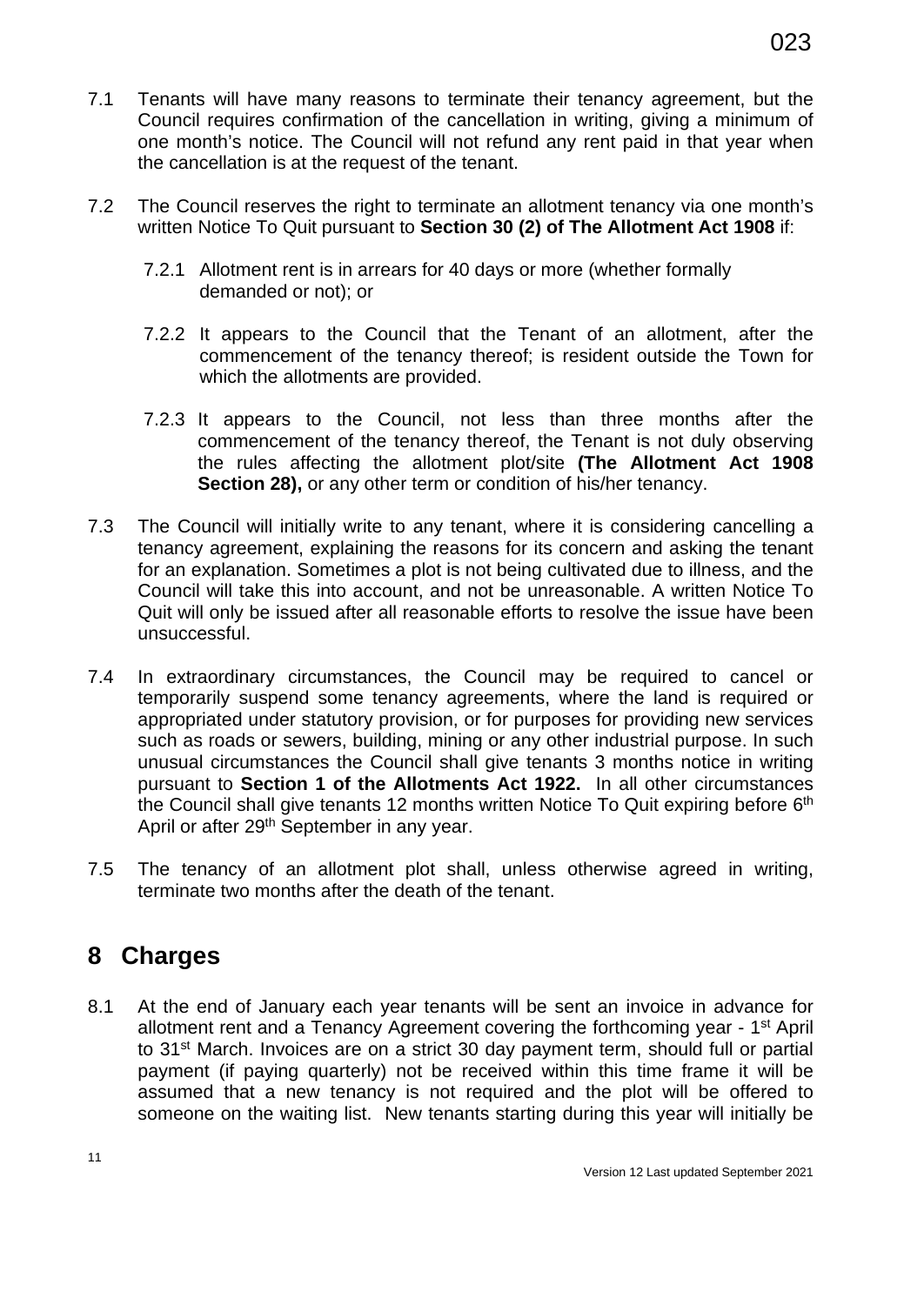sent a reduced invoice, covering the period from their start date until the 31<sup>st</sup> March. After that they will receive the annual invoice in January.

- 8.2 The Council reviews its allotment charges on an annual basis, as part of its budget setting process, and tenants are then written to in January, giving them 3 months notice of the introduction of any new allotment charges.
- 8.3 Tenants wishing to pay allotments charges quarterly can do so only if they apply to the Council in writing; however they will be required to pay an administration charge of £10 per annum, unless otherwise agreed in writing, paid in advance with the first quarters rent. The tenant is reliable for keeping up with his/her payments. See section 7.2.1 for rent arrears.
- 8.4 All new tenants will be required to pay a £50 deposit which will be returned at the end of the tenancy if the allotment is returned cleared ready for a new tenant to occupy.

## <span id="page-23-0"></span>**9 Change of Address and Notices**

- 9.1 Tenants should immediately inform the Council, in writing, of any changes in their contact details. Tenants will be required to surrender the tenancy of their plots if their new address is outside the town boundary, save in exceptional circumstances.
- 9.1 Notices to be served by the council on the tenant may be:
	- a) Sent to the Tenant's last known address in the Tenancy agreement (or notified to the Council under these rules) by first or second class post, registered letter, recorded delivery or hand delivered', or
	- b) Served on the Tenant personally or
	- c) Left on the Allotment plot
- 9.1 Notices served under sub-paragraph a) above will be treated as properly served even if not received as a notice sent by post is presumed (subject to the contrary being proved) to have been received when the letter would ordinarily be delivered in ordinary course of post**; Interpretation Act 1978 Section 7**.

If you have any queries about these rules, please contact the Allotment Manager on 01303 257946 or ian.bishop@folkestone-tc.gov.uk.

**Breach of any of these rules by any tenant may result in the termination of the tenancy by the Council unless an exception has been approved following a request made in writing by the tenant.**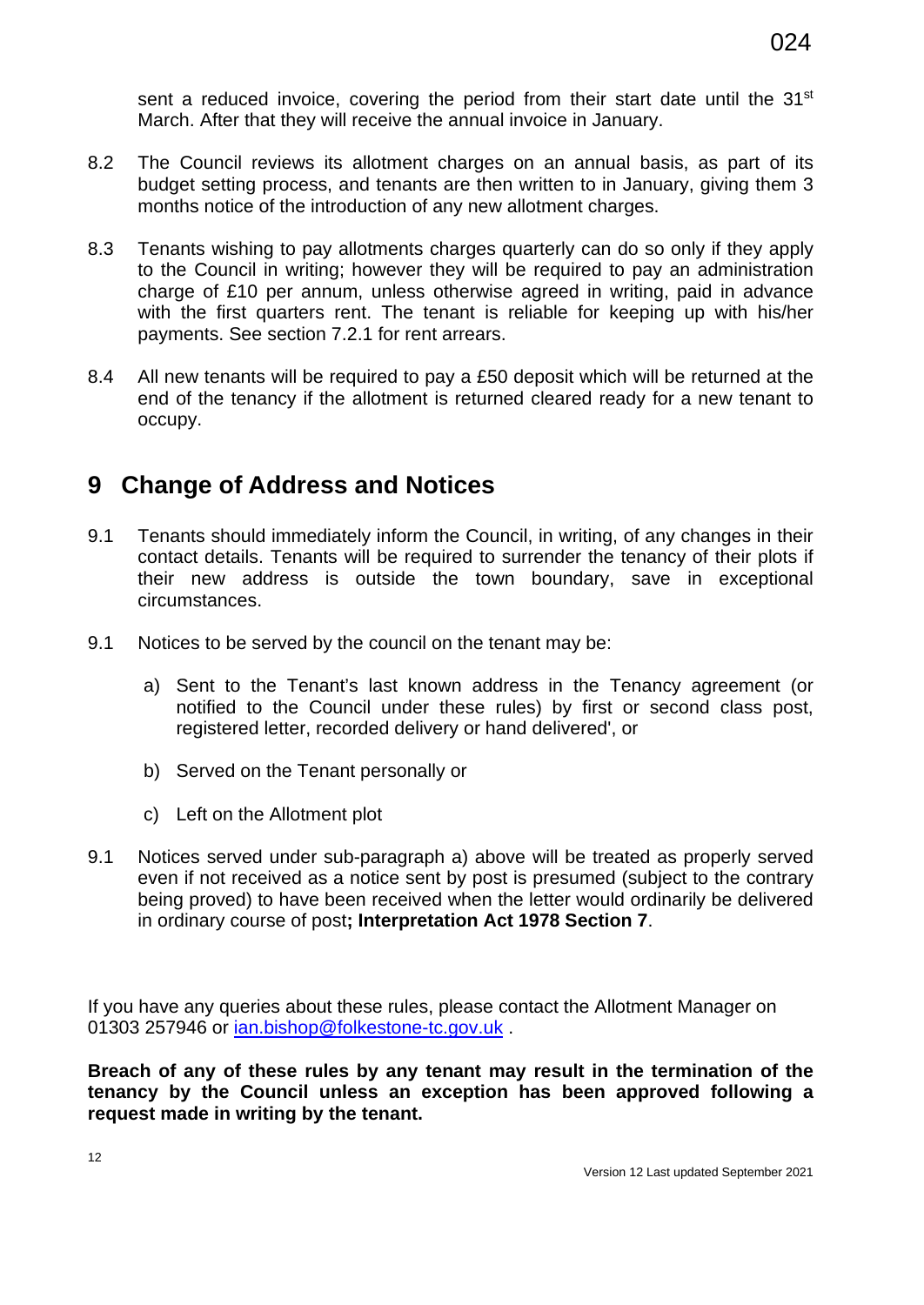**The Council accepts no liability for any loss, damage or injury to tenants or their belongings occurring on their allotment sites.**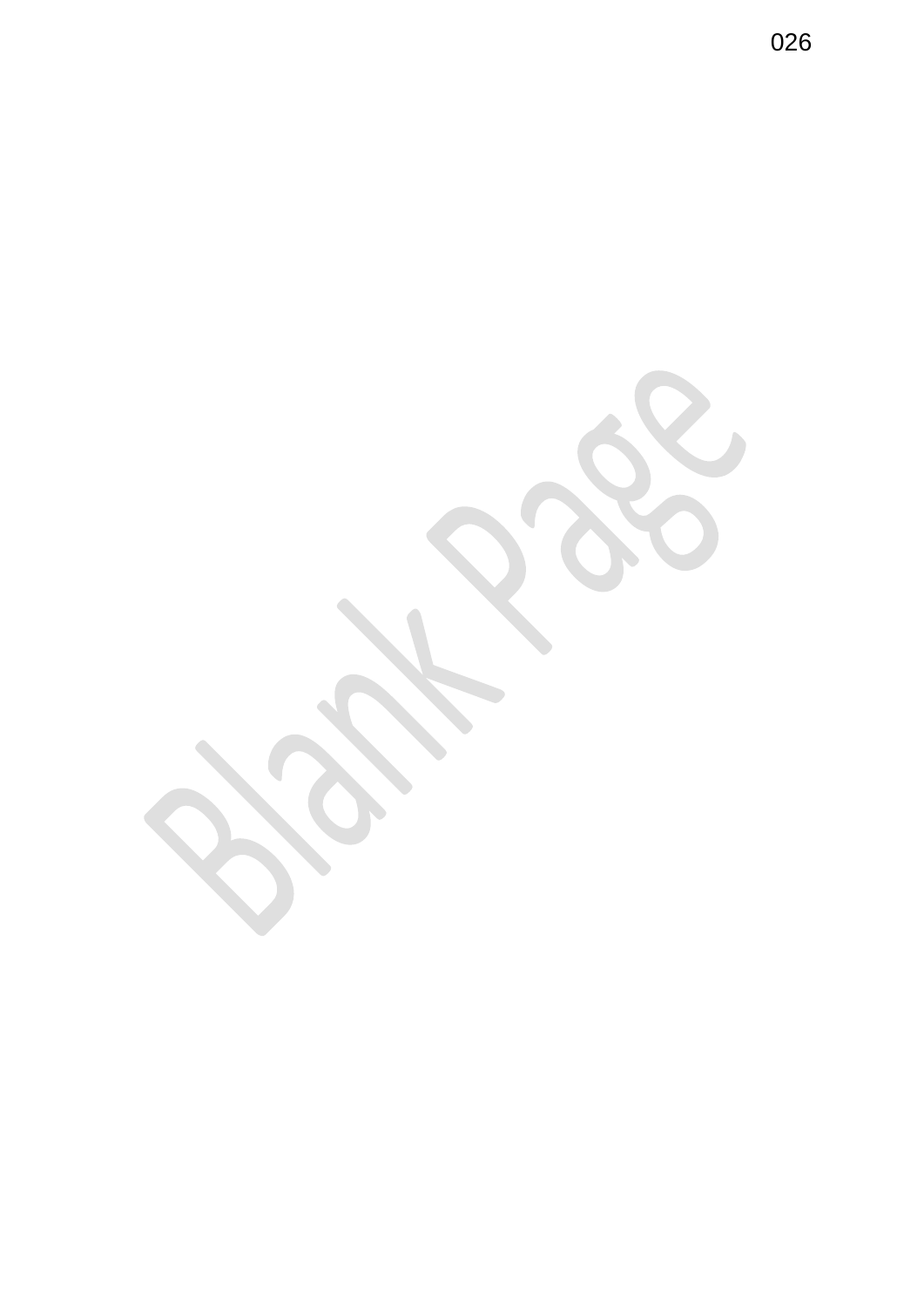This report will be made public on 27<sup>th</sup> Jan 2022

## **Folkestone Town Council**



## **REPORT NUMBER CE/22/303**

| To:                         | <b>Climate &amp; Environment Committee</b> |
|-----------------------------|--------------------------------------------|
| Date:                       | 3 February 2022                            |
| <b>Responsible Officer:</b> | <b>Town Clerk</b>                          |
| Subject:                    | <b>Play Parks</b>                          |

## **SUMMARY:**

 $\overline{\phantom{a}}$ 

This report gives an overview of the RoSPA Operational Inspections conducted by the Community and Grants Officer at the Folkestone Town Council Play Parks.

### **REASONS FOR RECOMMENDATION:**

RoSPA Operational Inspections need to be conducted four times per year per park.

## **RECOMMENDATIONS:**

**1. To receive and note Report CE/22/303**

Aims and Objectives – *Continuing to improve the appearance and quality of the environment in which we live.*

Financial Implications – *Parks, Gardens & Recs – Play Areas has a budget of £25,000.* 

Equal Opportunities – *Access to all*